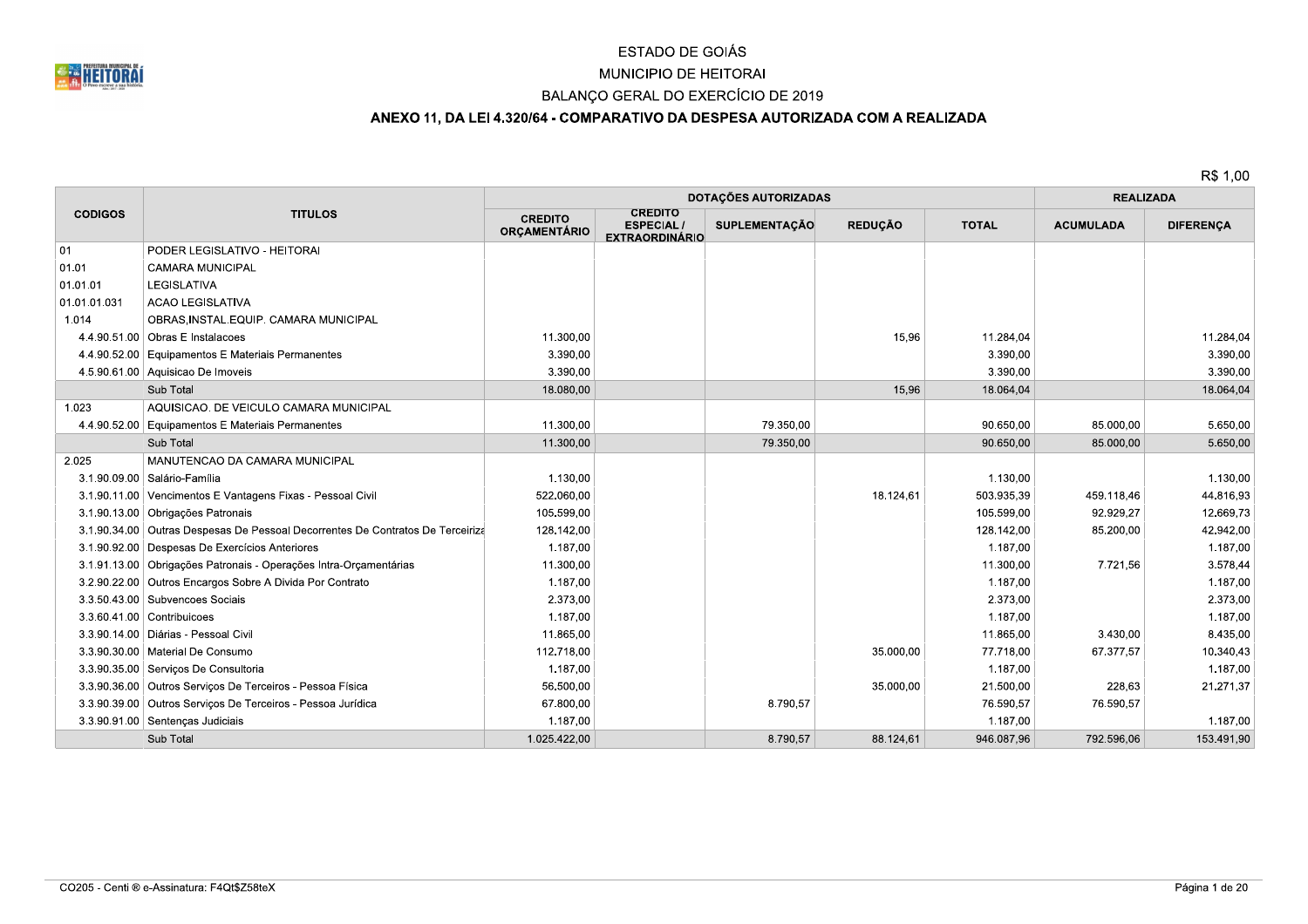

# MUNICIPIO DE HEITORAI

## BALANÇO GERAL DO EXERCÍCIO DE 2019

# ANEXO 11, DA LEI 4.320/64 - COMPARATIVO DA DESPESA AUTORIZADA COM A REALIZADA

|                |                                                             |                                       |                                                             | <b>DOTAÇÕES AUTORIZADAS</b> |                |              | <b>REALIZADA</b> |                  |
|----------------|-------------------------------------------------------------|---------------------------------------|-------------------------------------------------------------|-----------------------------|----------------|--------------|------------------|------------------|
| <b>CODIGOS</b> | <b>TITULOS</b>                                              | <b>CREDITO</b><br><b>ORCAMENTÁRIO</b> | <b>CREDITO</b><br><b>ESPECIAL/</b><br><b>EXTRAORDINÁRIO</b> | <b>SUPLEMENTAÇÃO</b>        | <b>REDUCÃO</b> | <b>TOTAL</b> | <b>ACUMULADA</b> | <b>DIFERENÇA</b> |
| 03             | PODER EXECUTIVO - HEITORAI                                  |                                       |                                                             |                             |                |              |                  |                  |
| 03.01          | <b>GABINETE DO PREFEITO</b>                                 |                                       |                                                             |                             |                |              |                  |                  |
| 03.01.04       | <b>ADMINISTRACAO</b>                                        |                                       |                                                             |                             |                |              |                  |                  |
| 03.01.04.122   | ADMINISTRACAO GERAL                                         |                                       |                                                             |                             |                |              |                  |                  |
| 2.001          | <b>GABINETE DO PREFEITO</b>                                 |                                       |                                                             |                             |                |              |                  |                  |
|                | 3.1.90.11.00 Vencimentos E Vantagens Fixas - Pessoal Civil  | 101.700,00                            |                                                             | 178.000,00                  | 40.000,00      | 239.700,00   | 239.700,00       |                  |
|                | 3.1.90.13.00 Obrigações Patronais                           | 3.560,00                              |                                                             |                             | 3.560,00       |              |                  |                  |
|                | 3.3.90.14.00 Diárias - Pessoal Civil                        | 2.373,00                              |                                                             | 667,00                      |                | 3.040,00     | 3.040,00         |                  |
|                | 3.3.90.30.00   Material De Consumo                          | 22.600,00                             |                                                             | 542,50                      | 20.000,00      | 3.142,50     | 3.142,50         |                  |
|                | 3.3.90.36.00 Outros Serviços De Terceiros - Pessoa Física   | 8.306,00                              |                                                             |                             | 6.235,69       | 2.070,31     | 2.070,31         |                  |
|                | 3.3.90.39.00 Outros Serviços De Terceiros - Pessoa Jurídica | 11.300,00                             |                                                             |                             | 6.000,00       | 5.300,00     | 3.530,00         | 1.770,00         |
|                | 4.4.90.52.00 Equipamentos E Materiais Permanentes           | 4.746,00                              |                                                             |                             | 4.746,00       |              |                  |                  |
|                | Sub Total                                                   | 154.585,00                            |                                                             | 179.209,50                  | 80.541,69      | 253.252,81   | 251.482,81       | 1.770,00         |
| 2.002          | ENC.C/FEST.RECP.HOMEN.FEIRAS E OUTS EVEN                    |                                       |                                                             |                             |                |              |                  |                  |
|                | 3.3.90.30.00   Material De Consumo                          | 9.492,00                              |                                                             | 5.508,00                    |                | 15.000,00    | 15.000,00        |                  |
|                | 3.3.90.36.00 Outros Serviços De Terceiros - Pessoa Física   | 2.373,00                              |                                                             | 3.826,35                    |                | 6.199,35     | 6.199,35         |                  |
|                | 3.3.90.39.00 Outros Serviços De Terceiros - Pessoa Jurídica | 11.300,00                             |                                                             | 146.005,00                  |                | 157.305,00   | 157.305,00       |                  |
|                | Sub Total                                                   | 23.165,00                             |                                                             | 155.339,35                  |                | 178.504,35   | 178.504,35       |                  |
| 2.003          | DIVULG.PROPAG.PUBLIC.OFICIAIS                               |                                       |                                                             |                             |                |              |                  |                  |
|                | 3.3.90.30.00   Material De Consumo                          | 1.187,00                              |                                                             |                             |                | 1.187,00     |                  | 1.187,00         |
|                | 3.3.90.36.00 Outros Serviços De Terceiros - Pessoa Física   | 4.746,00                              |                                                             |                             | 4.746,00       |              |                  |                  |
|                | 3.3.90.39.00 Outros Serviços De Terceiros - Pessoa Jurídica | 16.950,00                             |                                                             |                             | 16.950,00      |              |                  |                  |
|                | Sub Total                                                   | 22.883,00                             |                                                             |                             | 21.696,00      | 1.187,00     |                  | 1.187,00         |
| 03.02          | SECRETARIA MUNICIPAL DA ADMINISTRACAO                       |                                       |                                                             |                             |                |              |                  |                  |
| 03.02.02       | <b>JUDICIARIA</b>                                           |                                       |                                                             |                             |                |              |                  |                  |
| 03.02.02.061   | <b>ACAO JUDICIARIA</b>                                      |                                       |                                                             |                             |                |              |                  |                  |
| 2.004          | ENC.C/PODER JUDICIARIO E ELEITORAL                          |                                       |                                                             |                             |                |              |                  |                  |
|                | 3.3.90.30.00   Material De Consumo                          | 7.056,00                              |                                                             |                             | 7.056,00       |              |                  |                  |
|                | 3.3.90.36.00 Outros Serviços De Terceiros - Pessoa Física   | 1.176,00                              |                                                             |                             |                | 1.176,00     |                  | 1.176,00         |
|                | 3.3.90.92.00 Despesas De Exercícios Anteriores              | 1.120,00                              |                                                             |                             |                | 1.120,00     |                  | 1.120,00         |
|                | 4.4.90.52.00 Equipamentos E Materiais Permanentes           | 1.176,00                              |                                                             |                             |                | 1.176,00     |                  | 1.176,00         |
|                | Sub Total                                                   | 10.528,00                             |                                                             |                             | 7.056,00       | 3.472,00     |                  | 3.472,00         |
| 03.02.04       | <b>ADMINISTRACAO</b>                                        |                                       |                                                             |                             |                |              |                  |                  |
| 03.02.04.122   | ADMINISTRACAO GERAL                                         |                                       |                                                             |                             |                |              |                  |                  |
| 1.001          | OBRAS, INSTAL.EQUIP.PRED.PUBL.EM GERAL                      |                                       |                                                             |                             |                |              |                  |                  |
|                | 4.4.90.52.00 Equipamentos E Materiais Permanentes           | 5.934,00                              |                                                             |                             |                | 5.934,00     |                  | 5.934,00         |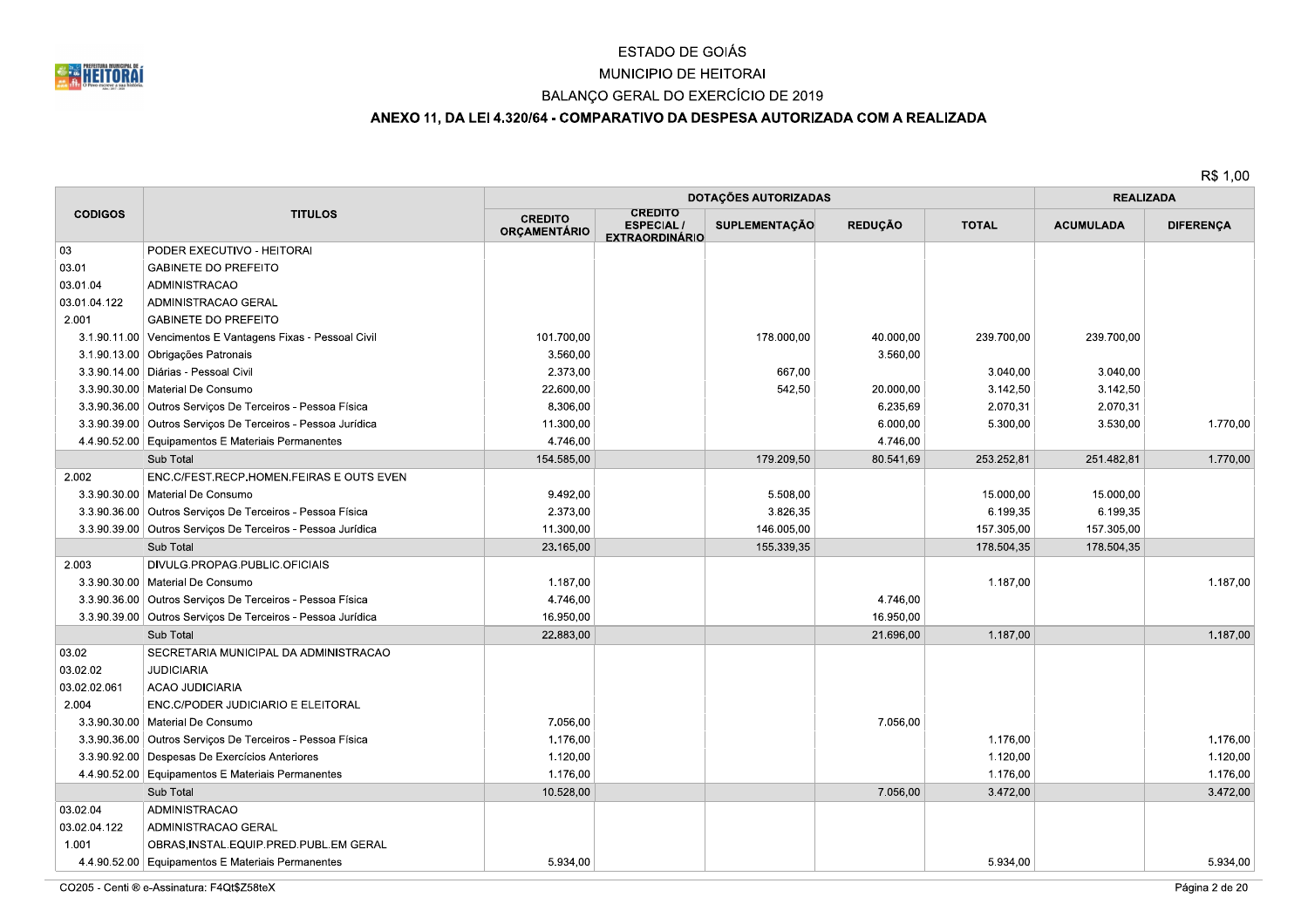

## MUNICIPIO DE HEITORAI

## BALANÇO GERAL DO EXERCÍCIO DE 2019

## ANEXO 11, DA LEI 4.320/64 - COMPARATIVO DA DESPESA AUTORIZADA COM A REALIZADA

|                |                                                                                |                                       |                                                             | DOTAÇÕES AUTORIZADAS |                |              | <b>REALIZADA</b> |                  |
|----------------|--------------------------------------------------------------------------------|---------------------------------------|-------------------------------------------------------------|----------------------|----------------|--------------|------------------|------------------|
| <b>CODIGOS</b> | <b>TITULOS</b>                                                                 | <b>CREDITO</b><br><b>ORÇAMENTÁRIO</b> | <b>CREDITO</b><br><b>ESPECIAL/</b><br><b>EXTRAORDINÁRIO</b> | <b>SUPLEMENTACÃO</b> | <b>REDUCÃO</b> | <b>TOTAL</b> | <b>ACUMULADA</b> | <b>DIFERENÇA</b> |
|                | 4.4.90.61.00 Aquisicao De Imoveis                                              | 8.306,00                              |                                                             |                      | 8.306,00       |              |                  |                  |
|                | Sub Total                                                                      | 14.240,00                             |                                                             |                      | 8.306,00       | 5.934,00     |                  | 5.934,00         |
| 2.006          | MANUT.DE ATIV.ADMINISTRATIVAS                                                  |                                       |                                                             |                      |                |              |                  |                  |
|                | 3.1.90.04.00 Contratação Por Tempo Determinado                                 | 3.560,00                              |                                                             |                      |                | 3.560,00     |                  | 3.560,00         |
|                | 3.1.90.11.00 Vencimentos E Vantagens Fixas - Pessoal Civil                     | 691.730,00                            |                                                             | 332.991,09           | 450.000.00     | 574.721,09   | 574.721.09       |                  |
|                | 3.1.90.13.00 Obrigações Patronais                                              | 150.686,00                            |                                                             | 707.171,55           |                | 857.857,55   | 857.857,55       |                  |
|                | 3.1.90.34.00 Outras Despesas De Pessoal Decorrentes De Contratos De Terceiriza | 224.249,00                            |                                                             | 124.243,00           | 7.563,34       | 340.928,66   | 340.928,66       |                  |
|                | 3.1.90.92.00 Despesas De Exercícios Anteriores                                 | 2.373,00                              |                                                             | 195.552,82           | 114.226,72     | 83.699,10    | 83.699,10        |                  |
|                | 3.1.91.13.00 Obrigações Patronais - Operações Intra-Orçamentárias              | 97.293,00                             |                                                             |                      | 97.293,00      |              |                  |                  |
|                | 3.3.60.41.00 Contribuicoes                                                     | 22.544,00                             |                                                             | 2.746,68             |                | 25.290,68    | 25.290,68        |                  |
|                | 3.3.90.14.00   Diárias - Pessoal Civil                                         | 9.492,00                              |                                                             |                      |                | 9.492,00     | 4.460,00         | 5.032,00         |
|                | 3.3.90.30.00   Material De Consumo                                             | 310.864,00                            |                                                             | 380.062,15           | 544.986,99     | 145.939,16   | 145.939,16       |                  |
|                | 3.3.90.36.00   Outros Servicos De Terceiros - Pessoa Física                    | 172.043,00                            |                                                             |                      | 124.141,65     | 47.901,35    | 38.409,35        | 9.492,00         |
|                | 3.3.90.39.00   Outros Serviços De Terceiros - Pessoa Jurídica                  | 214.757,00                            |                                                             | 600.871,83           | 10.679,00      | 804.949,83   | 804.949,83       |                  |
|                | 3.3.90.92.00 Despesas De Exercícios Anteriores                                 | 1.187,00                              |                                                             | 33.662,99            |                | 34.849,99    | 34.849,99        |                  |
|                | 4.4.90.52.00 Equipamentos E Materiais Permanentes                              | 5.933,00                              |                                                             |                      |                | 5.933,00     | 5.872,00         | 61.00            |
|                | Sub Total                                                                      | 1.906.711,00                          |                                                             | 2.377.302,11         | 1.348.890,70   | 2.935.122,41 | 2.916.977,41     | 18.145,00        |
| 2.041          | AQUISICAO DE VEICULOS.                                                         |                                       |                                                             |                      |                |              |                  |                  |
|                | 4.4.90.52.00 Equipamentos E Materiais Permanentes                              | 6.720.00                              |                                                             |                      | 6.720,00       |              |                  |                  |
|                | Sub Total                                                                      | 6.720,00                              |                                                             |                      | 6.720,00       |              |                  |                  |
| 03.02.06       | SEGURANCA PUBLICA                                                              |                                       |                                                             |                      |                |              |                  |                  |
| 03.02.06.181   | POLICIAMENTO                                                                   |                                       |                                                             |                      |                |              |                  |                  |
| 1.025          | CONST. REFORM. E AMP. DO PREDIO SEG PUBL                                       |                                       |                                                             |                      |                |              |                  |                  |
|                | 4.4.90.51.00 Obras E Instalacoes                                               | 2.200,00                              |                                                             |                      |                | 2.200,00     |                  | 2.200,00         |
|                | Sub Total                                                                      | 2.200,00                              |                                                             |                      |                | 2.200,00     |                  | 2.200,00         |
| 2.007          | <b>ENCARGOS C/ SEGUR PUBLICA</b>                                               |                                       |                                                             |                      |                |              |                  |                  |
|                | 3.3.90.30.00   Material De Consumo                                             | 40.341,00                             |                                                             |                      | 40.341,00      |              |                  |                  |
|                | 3.3.90.36.00 Outros Serviços De Terceiros - Pessoa Física                      | 11.865,00                             |                                                             |                      | 11.865,00      |              |                  |                  |
|                | 3.3.90.39.00 Outros Serviços De Terceiros - Pessoa Jurídica                    | 18.984,00                             |                                                             |                      | 18.846,20      | 137,80       | 137,80           |                  |
|                | 4.4.90.52.00 Equipamentos E Materiais Permanentes                              | 1.187,00                              |                                                             |                      |                | 1.187,00     |                  | 1.187,00         |
|                | Sub Total                                                                      | 72.377,00                             |                                                             |                      | 71.052,20      | 1.324,80     | 137,80           | 1.187,00         |
| 03.02.09       | PREVIDENCIA SOCIAL                                                             |                                       |                                                             |                      |                |              |                  |                  |
| 03.02.09.272   | PREVIDENCIA DO REGIME ESTATUTARIO                                              |                                       |                                                             |                      |                |              |                  |                  |
| 2.013          | <b>ENCARGOS C/ O PASEP</b>                                                     |                                       |                                                             |                      |                |              |                  |                  |
|                | 3.2.90.21.00 Juros Sobre A Divida Por Contrato                                 | 1.187,00                              |                                                             |                      |                | 1.187,00     |                  | 1.187,00         |
|                | 3.3.90.47.00 Obrigações Tributárias E Contributivas                            | 104.412,00                            |                                                             | 93.774.49            | 50.000,00      | 148.186,49   | 148.186,49       |                  |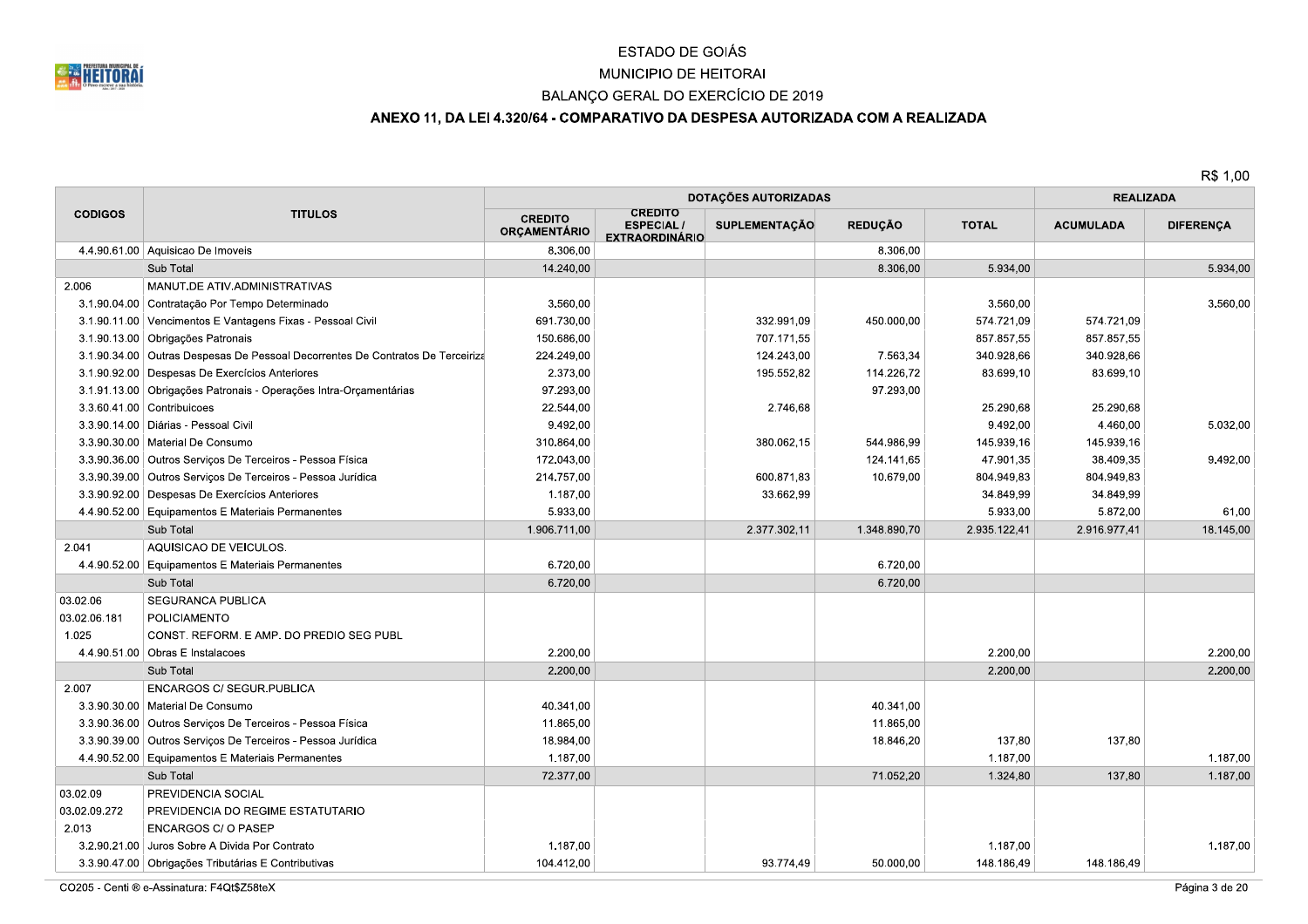

# MUNICIPIO DE HEITORAI

## BALANÇO GERAL DO EXERCÍCIO DE 2019

## ANEXO 11, DA LEI 4.320/64 - COMPARATIVO DA DESPESA AUTORIZADA COM A REALIZADA

|                      |                                                                                | DOTAÇÕES AUTORIZADAS                  |                                                             |                      |                |              | <b>REALIZADA</b> |                  |
|----------------------|--------------------------------------------------------------------------------|---------------------------------------|-------------------------------------------------------------|----------------------|----------------|--------------|------------------|------------------|
| <b>CODIGOS</b>       | <b>TITULOS</b>                                                                 | <b>CREDITO</b><br><b>ORCAMENTÁRIO</b> | <b>CREDITO</b><br><b>ESPECIAL/</b><br><b>EXTRAORDINÁRIO</b> | <b>SUPLEMENTAÇÃO</b> | <b>REDUÇÃO</b> | <b>TOTAL</b> | <b>ACUMULADA</b> | <b>DIFERENÇA</b> |
|                      | Sub Total                                                                      | 105.599,00                            |                                                             | 93.774,49            | 50.000.00      | 149.373.49   | 148.186.49       | 1.187,00         |
| 03.03                | SECRET. MUNIC.DE FINANCAS E PLANEJAMENTO                                       |                                       |                                                             |                      |                |              |                  |                  |
| 03.03.04             | <b>ADMINISTRACAO</b>                                                           |                                       |                                                             |                      |                |              |                  |                  |
| 03.03.04.123         | ADMINISTRACAO FINANCEIRA                                                       |                                       |                                                             |                      |                |              |                  |                  |
| 2.008                | MAN.ATIV.FIN.COLET.TRIB.E CONTAB.                                              |                                       |                                                             |                      |                |              |                  |                  |
|                      | 3.1.90.04.00 Contratação Por Tempo Determinado                                 | 7.120.00                              |                                                             |                      |                | 7.120.00     |                  | 7.120,00         |
|                      | 3.1.90.11.00 Vencimentos E Vantagens Fixas - Pessoal Civil                     | 128.142,00                            |                                                             | 10.896,67            | 100.000,00     | 39.038,67    | 39.038,67        |                  |
|                      | 3.1.90.13.00 Obrigações Patronais                                              | 24.917,00                             |                                                             |                      | 24.917,00      |              |                  |                  |
|                      | 3.1.90.34.00 Outras Despesas De Pessoal Decorrentes De Contratos De Terceiriza | 309.677,00                            |                                                             |                      | 301.371,00     | 8.306,00     |                  | 8.306,00         |
|                      | 3.1.90.92.00 Despesas De Exercícios Anteriores                                 | 1.187,00                              |                                                             |                      |                | 1.187,00     |                  | 1.187,00         |
|                      | 3.1.91.13.00 Obrigações Patronais - Operações Intra-Orçamentárias              | 24.917,00                             |                                                             |                      | 24.917,00      |              |                  |                  |
|                      | 3.3.90.14.00 Diárias - Pessoal Civil                                           | 4.746,00                              |                                                             |                      |                | 4.746,00     |                  | 4.746,00         |
|                      | 3.3.90.30.00   Material De Consumo                                             | 41.528,00                             |                                                             |                      | 30.000,00      | 11.528,00    | 3.020,00         | 8.508,00         |
|                      | 3.3.90.35.00 Servicos De Consultoria                                           | 1.187,00                              |                                                             |                      |                | 1.187.00     |                  | 1.187,00         |
|                      | 3.3.90.36.00   Outros Serviços De Terceiros - Pessoa Física                    | 20.171,00                             |                                                             |                      | 11.010,76      | 9.160,24     |                  | 9.160,24         |
|                      | 3.3.90.39.00 Outros Serviços De Terceiros - Pessoa Jurídica                    | 33.222,00                             |                                                             | 872,10               | 15.203,61      | 18.890,49    | 16.719.34        | 2.171,15         |
|                      | 4.4.90.52.00 Equipamentos E Materiais Permanentes                              | 1.187,00                              |                                                             |                      |                | 1.187,00     |                  | 1.187,00         |
|                      | Sub Total                                                                      | 598.001,00                            |                                                             | 11.768,77            | 507.419,37     | 102.350,40   | 58.778,01        | 43.572,39        |
| 03.03.28             | <b>ENCARGOS ESPECIAIS</b>                                                      |                                       |                                                             |                      |                |              |                  |                  |
| 03.03.28.123         | ADMINISTRACAO FINANCEIRA                                                       |                                       |                                                             |                      |                |              |                  |                  |
| 2.056                | ENCARGOS COM PRECATORIOS E DECISOES JUDICIAIS                                  |                                       |                                                             |                      |                |              |                  |                  |
|                      | 3.1.90.01.00 Aposentadorias                                                    | 1.187,00                              |                                                             |                      |                | 1.187,00     |                  | 1.187,00         |
| 3.1.90.03.00 Pensoes |                                                                                | 1.187,00                              |                                                             |                      |                | 1.187,00     |                  | 1.187,00         |
|                      | 3.1.90.91.00 Sentenças Judiciais                                               | 1.187,00                              |                                                             | 16.188,00            |                | 17.375,00    | 17.375,00        |                  |
|                      | 3.3.90.91.00 Sentenças Judiciais                                               | 3.560,00                              |                                                             |                      |                | 3.560,00     |                  | 3.560,00         |
|                      | Sub Total                                                                      | 7.121,00                              |                                                             | 16.188,00            |                | 23.309,00    | 17.375,00        | 5.934,00         |
| 03.03.28.843         | SERVICO DA DIVIDA INTERNA                                                      |                                       |                                                             |                      |                |              |                  |                  |
| 2.009                | ENCARGOS C/ DIVIDA DO MUNICIPIO                                                |                                       |                                                             |                      |                |              |                  |                  |
|                      | 3.1.90.91.00 Sentenças Judiciais                                               | 11.300,00                             |                                                             |                      |                | 11.300,00    |                  | 11.300,00        |
|                      | 3.1.90.92.00 Despesas De Exercícios Anteriores                                 | 2.260,00                              |                                                             |                      |                | 2.260,00     |                  | 2.260,00         |
|                      | 3.2.90.21.00 Juros Sobre A Divida Por Contrato                                 | 3.560,00                              |                                                             |                      |                | 3.560,00     |                  | 3.560,00         |
|                      | 3.2.90.22.00 Outros Encargos Sobre A Divida Por Contrato                       | 1.187,00                              |                                                             |                      |                | 1.187,00     |                  | 1.187,00         |
|                      | 3.3.90.91.00 Sentenças Judiciais                                               | 2.260,00                              |                                                             |                      |                | 2.260,00     |                  | 2.260,00         |
|                      | 3.3.90.92.00 Despesas De Exercícios Anteriores                                 | 1.130,00                              |                                                             |                      |                | 1.130,00     |                  | 1.130,00         |
|                      | 3.3.90.93.00   Indenizações E Restituições                                     | 2.374,00                              |                                                             |                      |                | 2.374,00     |                  | 2.374,00         |
|                      | 4.6.90.71.00 Principal Da Divida Contratual Resgatado                          | 113.000,00                            |                                                             | 474.864,70           | 106.500,00     | 481.364,70   | 481.364,70       |                  |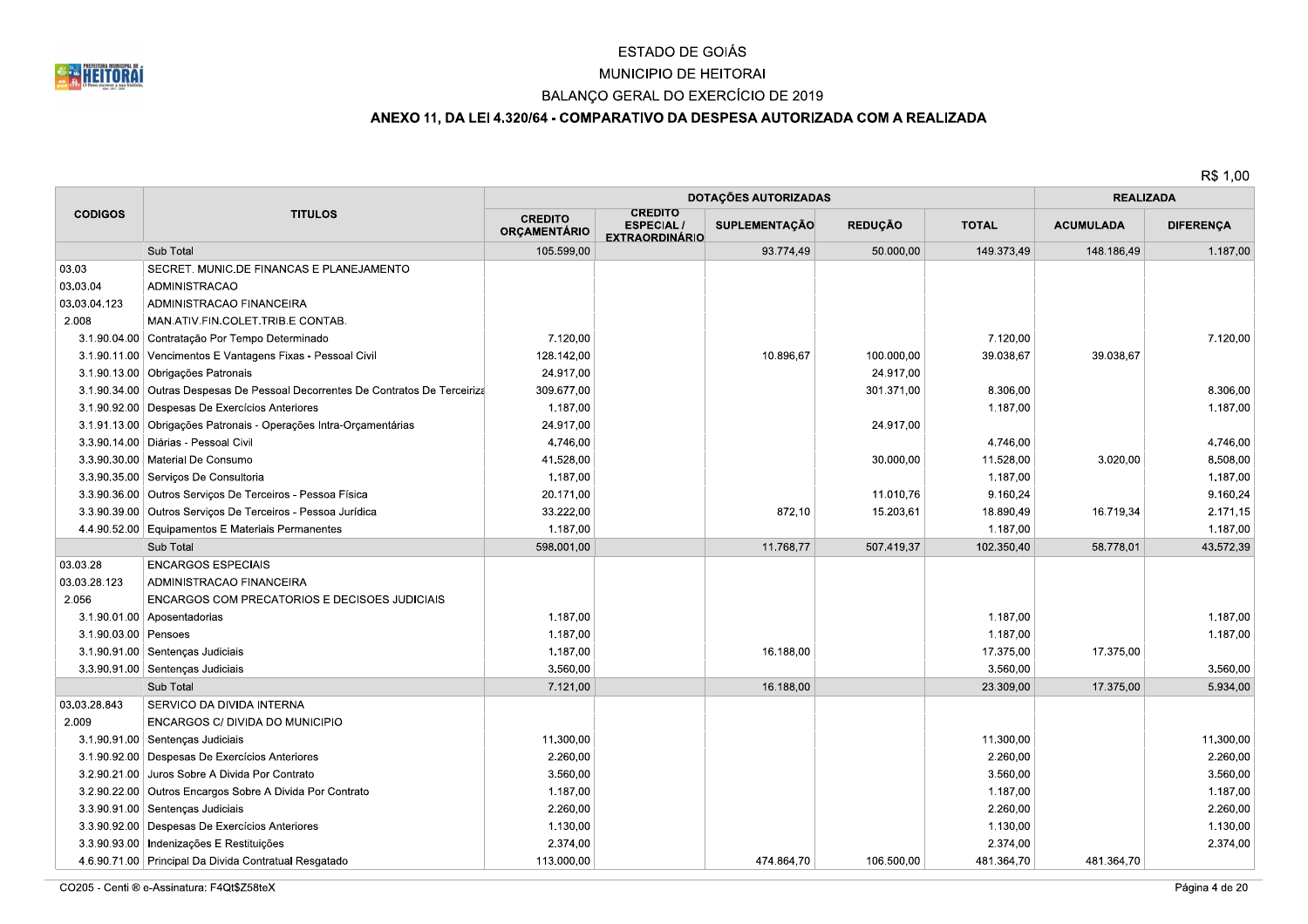

# MUNICIPIO DE HEITORAI

## BALANÇO GERAL DO EXERCÍCIO DE 2019

## ANEXO 11, DA LEI 4.320/64 - COMPARATIVO DA DESPESA AUTORIZADA COM A REALIZADA

R\$ 1,00

|                |                                                                                | <b>DOTAÇÕES AUTORIZADAS</b>           |                                                             |                      |                | <b>REALIZADA</b> |                  |                  |
|----------------|--------------------------------------------------------------------------------|---------------------------------------|-------------------------------------------------------------|----------------------|----------------|------------------|------------------|------------------|
| <b>CODIGOS</b> | <b>TITULOS</b>                                                                 | <b>CREDITO</b><br><b>ORÇAMENTÁRIO</b> | <b>CREDITO</b><br><b>ESPECIAL/</b><br><b>EXTRAORDINÁRIO</b> | <b>SUPLEMENTAÇÃO</b> | <b>REDUÇÃO</b> | <b>TOTAL</b>     | <b>ACUMULADA</b> | <b>DIFERENÇA</b> |
|                | Sub Total                                                                      | 137.071,00                            |                                                             | 474.864,70           | 106.500,00     | 505.435.70       | 481.364.70       | 24.071,00        |
| 03.05          | SECRETARIA DA EDUC.CULTURA                                                     |                                       |                                                             |                      |                |                  |                  |                  |
| 03.05.10       | SAUDE                                                                          |                                       |                                                             |                      |                |                  |                  |                  |
| 03.05.10.306   | ALIMENTACAO E NUTRICAO                                                         |                                       |                                                             |                      |                |                  |                  |                  |
| 2.016          | ENCARGOS C/ MERENDA ESCOLAR                                                    |                                       |                                                             |                      |                |                  |                  |                  |
|                | 3.1.90.04.00 Contratação Por Tempo Determinado                                 | 4.746.00                              |                                                             |                      |                | 4.746.00         |                  | 4.746,00         |
|                | 3.1.90.11.00 Vencimentos E Vantagens Fixas - Pessoal Civil                     | 169.500,00                            |                                                             |                      | 60.000,00      | 109.500,00       | 14.637,33        | 94.862,67        |
|                | 3.3.90.30.00   Material De Consumo                                             | 45.200,00                             |                                                             | 40.611,04            |                | 85.811,04        | 18.139,87        | 67.671,17        |
|                | 3.3.90.36.00 Outros Serviços De Terceiros - Pessoa Física                      | 2.260,00                              |                                                             |                      |                | 2.260,00         |                  | 2.260,00         |
|                | 3.3.90.39.00 Outros Serviços De Terceiros - Pessoa Jurídica                    | 2.260,00                              |                                                             |                      |                | 2.260,00         | 1.421,89         | 838,11           |
|                | Sub Total                                                                      | 223.966,00                            |                                                             | 40.611,04            | 60.000,00      | 204.577,04       | 34.199.09        | 170.377,95       |
| 03.05.12       | <b>EDUCACAO</b>                                                                |                                       |                                                             |                      |                |                  |                  |                  |
| 03.05.12.361   | <b>ENSINO FUNDAMENTAL</b>                                                      |                                       |                                                             |                      |                |                  |                  |                  |
| 1.005          | OBRAS, INSTAL.EQUIP.ENSINO FUNDAMENTAL                                         |                                       |                                                             |                      |                |                  |                  |                  |
|                | 4.4.90.51.00 Obras E Instalacoes                                               | 11.300,00                             |                                                             |                      |                | 11.300.00        |                  | 11.300,00        |
|                | 4.4.90.52.00 Equipamentos E Materiais Permanentes                              | 11.300,00                             |                                                             |                      |                | 11.300,00        |                  | 11.300,00        |
|                | Sub Total                                                                      | 22.600,00                             |                                                             |                      |                | 22.600,00        |                  | 22.600,00        |
| 1.053          | AQUISICAO DE IMOVEIS                                                           |                                       |                                                             |                      |                |                  |                  |                  |
|                | 4.4.90.61.00 Aquisicao De Imoveis                                              | 8.232,00                              |                                                             |                      |                | 8.232,00         |                  | 8.232,00         |
|                | Sub Total                                                                      | 8.232,00                              |                                                             |                      |                | 8.232,00         |                  | 8.232,00         |
| 2.014          | ENCARGOS C/ TRANSPORTE ESCOLAR                                                 |                                       |                                                             |                      |                |                  |                  |                  |
|                | 3.3.90.30.00   Material De Consumo                                             | 83.056,00                             |                                                             |                      | 59.903,88      | 23.152,12        | 2.132,12         | 21.020,00        |
|                | 3.3.90.36.00 Outros Serviços De Terceiros - Pessoa Física                      | 102.040,00                            |                                                             |                      | 60.492,45      | 41.547,55        |                  | 41.547,55        |
|                | 3.3.90.39.00 Outros Serviços De Terceiros - Pessoa Jurídica                    | 828.178.00                            |                                                             | 488.254,73           | 734.904,65     | 581.528,08       | 553.028,00       | 28.500,08        |
|                | Sub Total                                                                      | 1.013.274,00                          |                                                             | 488.254,73           | 855.300,98     | 646.227,75       | 555.160,12       | 91.067,63        |
| 2.015          | MANUT.ATIVID.ENSINO FUNDAMENTAL                                                |                                       |                                                             |                      |                |                  |                  |                  |
|                | 3.1.90.04.00 Contratação Por Tempo Determinado                                 | 1.130,00                              |                                                             |                      |                | 1.130.00         |                  | 1.130,00         |
|                | 3.1.90.11.00 Vencimentos E Vantagens Fixas - Pessoal Civil                     | 847.500,00                            |                                                             | 662.889,33           | 725.849,07     | 784.540,26       | 784.540,26       |                  |
|                | 3.1.90.13.00 Obrigações Patronais                                              | 62.885,00                             |                                                             |                      | 62.885,00      |                  |                  |                  |
|                | 3.1.90.34.00 Outras Despesas De Pessoal Decorrentes De Contratos De Terceiriza | 11.300,00                             |                                                             | 37.926,96            |                | 49.226,96        | 43.279,30        | 5.947,66         |
|                | 3.1.90.92.00 Despesas De Exercícios Anteriores                                 | 2.374,00                              |                                                             | 53.712,89            |                | 56.086,89        | 53.449,85        | 2.637,04         |
|                | 3.1.90.94.00   Indenizações Trabalhistas                                       | 7.120,00                              |                                                             |                      | 1.187,00       | 5.933,00         |                  | 5.933,00         |
|                | 3.1.91.13.00 Obrigações Patronais - Operações Intra-Orçamentárias              | 148.313,00                            |                                                             |                      | 93.734,00      | 54.579,00        |                  | 54.579,00        |
|                | 3.1.91.92.00 Despesas De Exercícios Anteriores                                 | 2.374,00                              |                                                             |                      | 1.187,00       | 1.187,00         |                  | 1.187,00         |
|                | 3.3.90.14.00   Diárias - Pessoal Civil                                         | 5.650,00                              |                                                             | 1.580,00             | 2.825,00       | 4.405,00         | 1.580,00         | 2.825,00         |
|                | 3.3.90.18.00 Auxilio Financeiro A Estudantes                                   | 5.650,00                              |                                                             |                      | 2.825,00       | 2.825,00         |                  | 2.825,00         |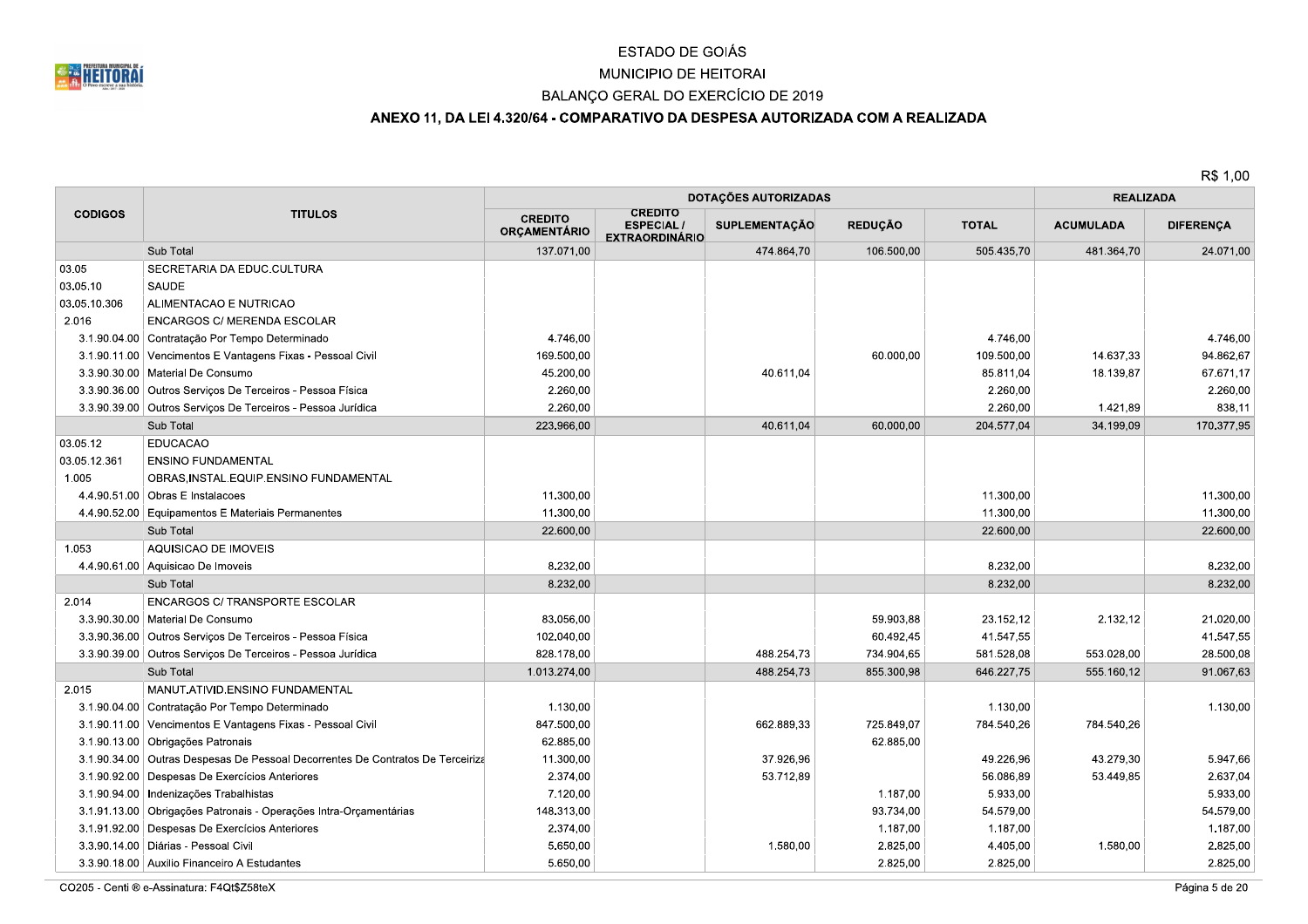

#### MUNICIPIO DE HEITORAI

## BALANÇO GERAL DO EXERCÍCIO DE 2019

## ANEXO 11, DA LEI 4.320/64 - COMPARATIVO DA DESPESA AUTORIZADA COM A REALIZADA

|                |                                                               | <b>DOTAÇÕES AUTORIZADAS</b>           |                                                             |               |                |              | <b>REALIZADA</b> |                  |  |
|----------------|---------------------------------------------------------------|---------------------------------------|-------------------------------------------------------------|---------------|----------------|--------------|------------------|------------------|--|
| <b>CODIGOS</b> | <b>TITULOS</b>                                                | <b>CREDITO</b><br><b>ORÇAMENTÁRIO</b> | <b>CREDITO</b><br><b>ESPECIAL/</b><br><b>EXTRAORDINÁRIO</b> | SUPLEMENTAÇÃO | <b>REDUÇÃO</b> | <b>TOTAL</b> | <b>ACUMULADA</b> | <b>DIFERENÇA</b> |  |
|                | 3.3.90.30.00 Material De Consumo                              | 1.161.584,00                          |                                                             | 1.237.105,13  | 1.381.617,93   | 1.017.071,20 | 227.271,33       | 789.799,87       |  |
|                | 3.3.90.32.00   Material De Distribuicao Gratuita              | 5.933,00                              |                                                             |               | 1.187,00       | 4.746.00     |                  | 4.746,00         |  |
|                | 3.3.90.36.00   Outros Serviços De Terceiros - Pessoa Física   | 113.000,00                            |                                                             |               | 104.961,04     | 8.038,96     | 400,00           | 7.638,96         |  |
|                | 3.3.90.39.00 Outros Serviços De Terceiros - Pessoa Jurídica   | 625.286,00                            |                                                             | 34.801,26     | 570.870,53     | 89.216,73    | 43.703,98        | 45.512,75        |  |
|                | 3.3.90.41.00 Contribuicoes                                    | 5.650,00                              |                                                             |               | 2.260,00       | 3.390,00     |                  | 3.390,00         |  |
|                | 3.3.90.92.00 Despesas De Exercícios Anteriores                | 5.650,00                              |                                                             |               | 1.695,00       | 3.955.00     |                  | 3.955.00         |  |
|                | Sub Total                                                     | 3.011.399,00                          |                                                             | 2.028.015,57  | 2.953.083,57   | 2.086.331,00 | 1.154.224.72     | 932.106,28       |  |
| 2.040          | MANUTENCAO DO TRANS. UNIVERSITARIO                            |                                       |                                                             |               |                |              |                  |                  |  |
|                | 3.3.90.18.00 Auxilio Financeiro A Estudantes                  | 10.679,00                             |                                                             |               | 2.373,00       | 8.306,00     |                  | 8.306,00         |  |
|                | 3.3.90.30.00   Material De Consumo                            | 5.650,00                              |                                                             |               | 1.130,00       | 4.520,00     |                  | 4.520,00         |  |
|                | 3.3.90.36.00 Outros Serviços De Terceiros - Pessoa Física     | 1.130,00                              |                                                             |               | 565,00         | 565,00       |                  | 565,00           |  |
|                | 3.3.90.39.00 Outros Serviços De Terceiros - Pessoa Jurídica   | 2.260,00                              |                                                             |               | 1.130,00       | 1.130,00     |                  | 1.130,00         |  |
|                | Sub Total                                                     | 19.719,00                             |                                                             |               | 5.198,00       | 14.521,00    |                  | 14.521,00        |  |
| 2.042          | IMP. DE ACOES DE ACESSO AO ENS. SUPERIOR                      |                                       |                                                             |               |                |              |                  |                  |  |
|                | 3.3.90.18.00 Auxilio Financeiro A Estudantes                  | 2.260,00                              |                                                             |               | 1.130,00       | 1.130,00     |                  | 1.130,00         |  |
|                | 3.3.90.30.00   Material De Consumo                            | 18.984,00                             |                                                             |               | 9.492,00       | 9.492,00     |                  | 9.492,00         |  |
|                | 3.3.90.36.00   Outros Servicos De Terceiros - Pessoa Física   | 3.560,00                              |                                                             |               | 1.187,00       | 2.373,00     |                  | 2.373,00         |  |
|                | 3.3.90.39.00 Outros Serviços De Terceiros - Pessoa Jurídica   | 7.120,00                              |                                                             |               | 1.187,00       | 5.933,00     |                  | 5.933,00         |  |
|                | Sub Total                                                     | 31.924,00                             |                                                             |               | 12.996,00      | 18.928,00    |                  | 18.928,00        |  |
| 2.043          | AQUIS. DE ONIBUS E OUTROS VEICULOS                            |                                       |                                                             |               |                |              |                  |                  |  |
|                | 4.4.90.52.00 Equipamentos E Materiais Permanentes             | 11.300,00                             |                                                             |               |                | 11.300,00    |                  | 11.300,00        |  |
|                | Sub Total                                                     | 11.300,00                             |                                                             |               |                | 11.300,00    |                  | 11.300,00        |  |
| 03.05.12.365   | EDUCACAO INFANTIL                                             |                                       |                                                             |               |                |              |                  |                  |  |
| 2.017          | MANUT.DA EDUCACAO INFANTIL                                    |                                       |                                                             |               |                |              |                  |                  |  |
|                | 3.1.90.11.00 Vencimentos E Vantagens Fixas - Pessoal Civil    | 86.615,00                             |                                                             | 11.121,67     | 85.428,00      | 12.308,67    | 12.308,67        |                  |  |
|                | 3.3.90.30.00   Material De Consumo                            | 58.139,00                             |                                                             |               | 55.828,90      | 2.310,10     | 2.310,10         |                  |  |
|                | 3.3.90.36.00 Outros Serviços De Terceiros - Pessoa Física     | 2.374,00                              |                                                             |               | 1.187,00       | 1.187,00     |                  | 1.187,00         |  |
|                | 3.3.90.39.00   Outros Serviços De Terceiros - Pessoa Jurídica | 2.374,00                              |                                                             |               | 1.187,00       | 1.187,00     | 400,00           | 787,00           |  |
|                | 4.4.90.52.00 Equipamentos E Materiais Permanentes             | 2.373,00                              |                                                             |               |                | 2.373,00     |                  | 2.373,00         |  |
|                | Sub Total                                                     | 151.875,00                            |                                                             | 11.121,67     | 143.630,90     | 19.365,77    | 15.018,77        | 4.347,00         |  |
| 03.05.12.366   | EDUCACAO DE JOVENS E ADULTOS                                  |                                       |                                                             |               |                |              |                  |                  |  |
| 2.018          | ENCARGOS C/ EDUCACAO JOVENS E ADULTOS                         |                                       |                                                             |               |                |              |                  |                  |  |
|                | 3.3.90.30.00   Material De Consumo                            | 23.730,00                             |                                                             |               | 23.730,00      |              |                  |                  |  |
|                | 3.3.90.36.00   Outros Serviços De Terceiros - Pessoa Física   | 18.984,00                             |                                                             |               | 18.984,00      |              |                  |                  |  |
|                | 3.3.90.39.00 Outros Serviços De Terceiros - Pessoa Jurídica   | 17.798,00                             |                                                             |               |                | 17.798,00    |                  | 17.798,00        |  |
|                | Sub Total                                                     | 60.512,00                             |                                                             |               | 42.714,00      | 17.798,00    |                  | 17.798,00        |  |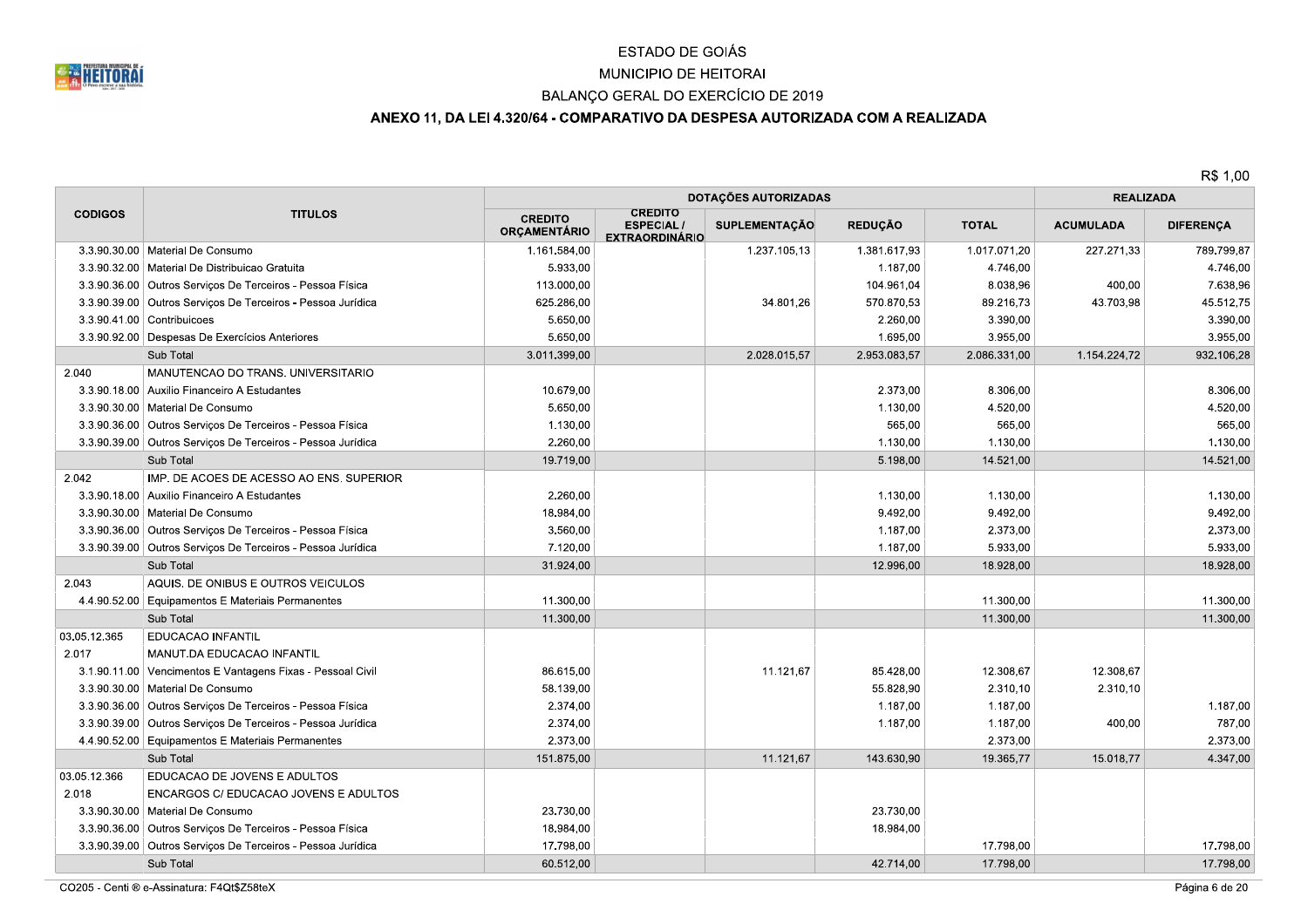

## MUNICIPIO DE HEITORAI

## BALANÇO GERAL DO EXERCÍCIO DE 2019

## ANEXO 11, DA LEI 4.320/64 - COMPARATIVO DA DESPESA AUTORIZADA COM A REALIZADA

R\$ 1,00

|                |                                                             | DOTAÇÕES AUTORIZADAS           |                                                             |                      |                | <b>REALIZADA</b> |                  |                  |
|----------------|-------------------------------------------------------------|--------------------------------|-------------------------------------------------------------|----------------------|----------------|------------------|------------------|------------------|
| <b>CODIGOS</b> | <b>TITULOS</b>                                              | <b>CREDITO</b><br>ORÇAMENTÁRIO | <b>CREDITO</b><br><b>ESPECIAL/</b><br><b>EXTRAORDINÁRIO</b> | <b>SUPLEMENTAÇÃO</b> | <b>REDUÇÃO</b> | <b>TOTAL</b>     | <b>ACUMULADA</b> | <b>DIFERENÇA</b> |
| 03.05.13       | <b>CULTURA</b>                                              |                                |                                                             |                      |                |                  |                  |                  |
| 03.05.13.392   | <b>DIFUSAO CULTURAL</b>                                     |                                |                                                             |                      |                |                  |                  |                  |
| 1.037          | CONST. AMPL. REF. DE UNIDADE CULTURAL                       |                                |                                                             |                      |                |                  |                  |                  |
|                | 4.4.90.51.00 Obras E Instalacoes                            | 7.120,00                       |                                                             | 499.486,24           |                | 506.606,24       |                  | 506.606,24       |
|                | Sub Total                                                   | 7.120,00                       |                                                             | 499.486,24           |                | 506.606.24       |                  | 506.606.24       |
| 2.019          | MANUTENCAO DA CULTURA                                       |                                |                                                             |                      |                |                  |                  |                  |
|                | 3.1.90.11.00 Vencimentos E Vantagens Fixas - Pessoal Civil  | 8.306,00                       |                                                             |                      |                | 8.306,00         |                  | 8.306,00         |
|                | 3.3.90.14.00 Diárias - Pessoal Civil                        | 2.373,00                       |                                                             |                      |                | 2.373,00         |                  | 2.373,00         |
|                | 3.3.90.30.00   Material De Consumo                          | 23.730,00                      |                                                             |                      | 23.730,00      |                  |                  |                  |
|                | 3.3.90.36.00 Outros Serviços De Terceiros - Pessoa Física   | 9.492,00                       |                                                             |                      |                | 9.492,00         |                  | 9.492,00         |
|                | 3.3.90.39.00 Outros Serviços De Terceiros - Pessoa Jurídica | 30.849,00                      |                                                             |                      | 20.412,11      | 10.436,89        |                  | 10.436,89        |
|                | 4.4.90.52.00 Equipamentos E Materiais Permanentes           | 7.120,00                       |                                                             |                      |                | 7.120,00         |                  | 7.120,00         |
|                | Sub Total                                                   | 81.870,00                      |                                                             |                      | 44.142,11      | 37.727,89        |                  | 37.727,89        |
| 03.06          | SECRETARIA DE TRANSPORTES E INFRA-ESTRUTURA                 |                                |                                                             |                      |                |                  |                  |                  |
| 03.06.15       | <b>URBANISMO</b>                                            |                                |                                                             |                      |                |                  |                  |                  |
| 03.06.15.451   | <b>INFRA-ESTRUTURA URBANA</b>                               |                                |                                                             |                      |                |                  |                  |                  |
| 1.007          | OBRAS, INST. EQUIP. INFRA-ESTR. MELH. URBANA                |                                |                                                             |                      |                |                  |                  |                  |
|                | 4.4.90.51.00 Obras E Instalacoes                            | 11.300.00                      |                                                             |                      |                | 11.300,00        |                  | 11.300,00        |
|                | Sub Total                                                   | 11.300,00                      |                                                             |                      |                | 11.300,00        |                  | 11.300,00        |
| 03.06.15.452   | <b>SERVICOS URBANOS</b>                                     |                                |                                                             |                      |                |                  |                  |                  |
| 1.002          | CONST. REF. AMPLI. ADEQ. DE PRAÇAS PARQUES E JARDINS        |                                |                                                             |                      |                |                  |                  |                  |
|                | 4.4.90.51.00 Obras E Instalacoes                            | 7.119,00                       |                                                             |                      | 7.119,00       |                  |                  |                  |
|                | Sub Total                                                   | 7.119,00                       |                                                             |                      | 7.119,00       |                  |                  |                  |
| 1.008          | OBRAS DE SINALIZA. DE VIAS PUBLICAS                         |                                |                                                             |                      |                |                  |                  |                  |
|                | 4.4.90.51.00 Obras E Instalacoes                            | 7.119,00                       |                                                             |                      | 7.119,00       |                  |                  |                  |
|                | Sub Total                                                   | 7.119,00                       |                                                             |                      | 7.119,00       |                  |                  |                  |
| 1.009          | OBRAS, INSTAL.EQUIP.SERV.URB.UTIL.PUBL.                     |                                |                                                             |                      |                |                  |                  |                  |
|                | 4.4.90.52.00 Equipamentos E Materiais Permanentes           | 18.985,00                      |                                                             |                      | 11.865,00      | 7.120,00         |                  | 7.120,00         |
|                | 4.5.90.61.00 Aquisicao De Imoveis                           | 4.747,00                       |                                                             |                      |                | 4.747,00         |                  | 4.747,00         |
|                | Sub Total                                                   | 23.732,00                      |                                                             |                      | 11.865,00      | 11.867,00        |                  | 11.867,00        |
| 1.042          | CONST. DE CALCAMENTO E PAVIMENTACAO.                        |                                |                                                             |                      |                |                  |                  |                  |
|                | 4.4.90.51.00 Obras E Instalacoes                            | 11.300,00                      |                                                             |                      |                | 11.300,00        |                  | 11.300,00        |
|                | Sub Total                                                   | 11.300,00                      |                                                             |                      |                | 11.300,00        |                  | 11.300,00        |
| 1.043          | CANALIZACAO DE LEITOS DE AGUA                               |                                |                                                             |                      |                |                  |                  |                  |
|                | 4.4.90.51.00 Obras E Instalacoes                            | 9.408,00                       |                                                             |                      |                | 9.408,00         |                  | 9.408,00         |
|                | Sub Total                                                   | 9.408,00                       |                                                             |                      |                | 9.408,00         |                  | 9.408,00         |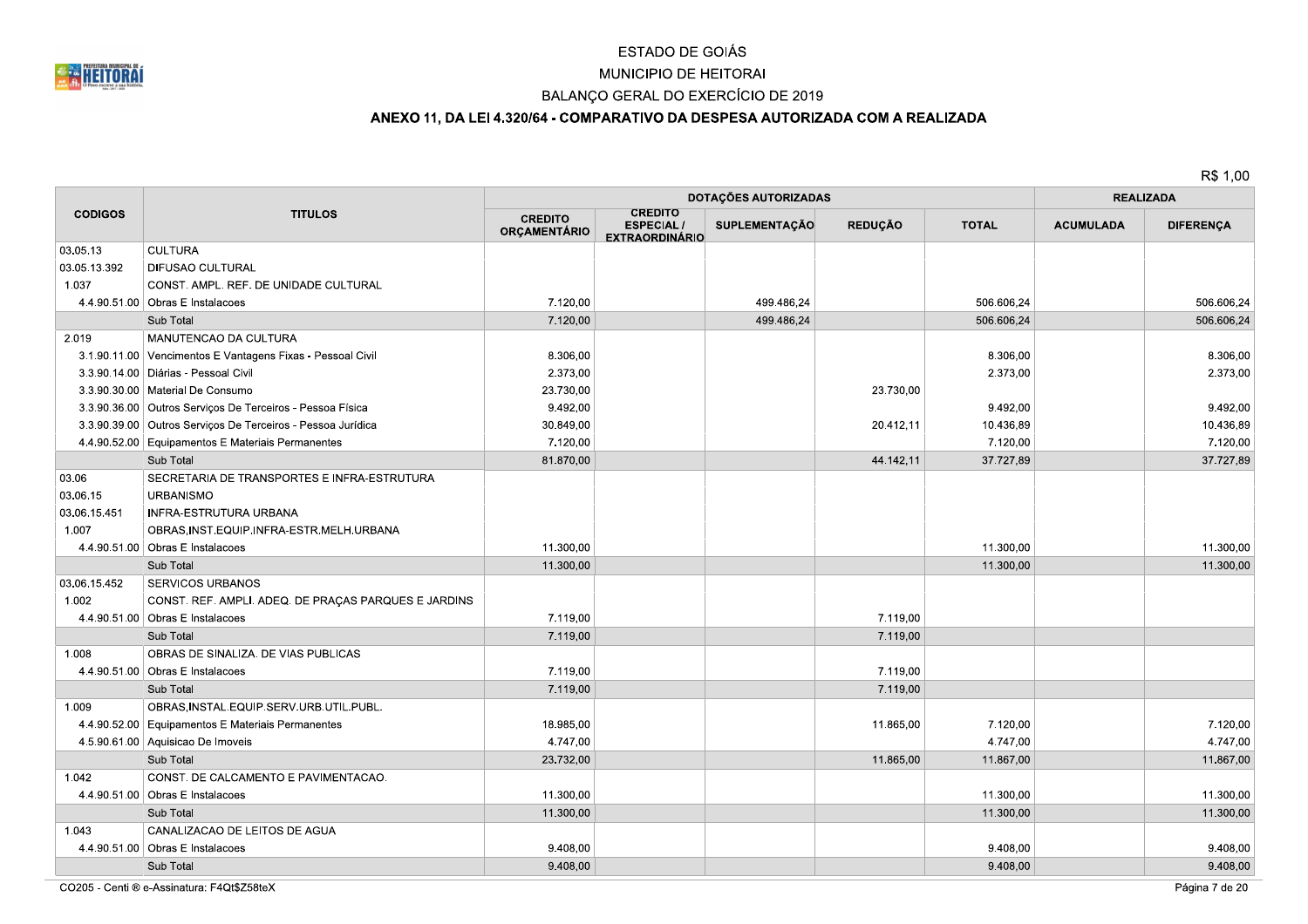

## MUNICIPIO DE HEITORAI

## BALANÇO GERAL DO EXERCÍCIO DE 2019

## ANEXO 11, DA LEI 4.320/64 - COMPARATIVO DA DESPESA AUTORIZADA COM A REALIZADA

R\$ 1,00

|                |                                                                   |                                       | <b>DOTAÇÕES AUTORIZADAS</b>                                 |                      | <b>REALIZADA</b> |              |                  |                  |
|----------------|-------------------------------------------------------------------|---------------------------------------|-------------------------------------------------------------|----------------------|------------------|--------------|------------------|------------------|
| <b>CODIGOS</b> | <b>TITULOS</b>                                                    | <b>CREDITO</b><br><b>ORÇAMENTÁRIO</b> | <b>CREDITO</b><br><b>ESPECIAL/</b><br><b>EXTRAORDINÁRIO</b> | <b>SUPLEMENTAÇÃO</b> | <b>REDUÇÃO</b>   | <b>TOTAL</b> | <b>ACUMULADA</b> | <b>DIFERENÇA</b> |
| 1.044          | OBRAS COMB. A EROSAO E RESIDUOS DO SOLO                           |                                       |                                                             |                      |                  |              |                  |                  |
|                | 4.4.90.51.00 Obras E Instalacoes                                  | 9.408,00                              |                                                             |                      |                  | 9.408,00     |                  | 9.408,00         |
|                | Sub Total                                                         | 9.408,00                              |                                                             |                      |                  | 9.408,00     |                  | 9.408,00         |
| 1.048          | OBRAS INST. EQUIP. CALCADA, MEIO FIO E S                          |                                       |                                                             |                      |                  |              |                  |                  |
|                | 4.4.90.51.00 Obras E Instalacoes                                  | 20.171,00                             |                                                             |                      | 11.865,00        | 8.306,00     |                  | 8.306,00         |
|                | Sub Total                                                         | 20.171,00                             |                                                             |                      | 11.865,00        | 8.306,00     |                  | 8.306,00         |
| 1.049          | OBRAS INST. EQUIP. SERVICOS FUNERARIOS                            |                                       |                                                             |                      |                  |              |                  |                  |
|                | 4.4.90.51.00 Obras E Instalacoes                                  | 4.704,00                              |                                                             |                      |                  | 4.704.00     |                  | 4.704,00         |
|                | Sub Total                                                         | 4.704,00                              |                                                             |                      |                  | 4.704,00     |                  | 4.704,00         |
| 1.051          | OBRAS INST. EQUIP. ILUMINACAO PUBLICA                             |                                       |                                                             |                      |                  |              |                  |                  |
|                | 4.4.90.51.00 Obras E Instalacoes                                  | 4.747,00                              |                                                             |                      |                  | 4.747,00     |                  | 4.747,00         |
|                | 4.4.90.52.00 Equipamentos E Materiais Permanentes                 | 2.374,00                              |                                                             |                      |                  | 2.374,00     |                  | 2.374,00         |
|                | Sub Total                                                         | 7.121,00                              |                                                             |                      |                  | 7.121,00     |                  | 7.121,00         |
| 1.055          | AQUISICAO DE IMOVEIS                                              |                                       |                                                             |                      |                  |              |                  |                  |
|                | 4.4.90.52.00 Equipamentos E Materiais Permanentes                 | 11.301,00                             |                                                             |                      | 2.373,00         | 8.928,00     |                  | 8.928,00         |
|                | Sub Total                                                         | 11.301,00                             |                                                             |                      | 2.373,00         | 8.928,00     |                  | 8.928,00         |
| 2.021          | MANUT.DEPART.DE OBRAS E SERV.URBANOS                              |                                       |                                                             |                      |                  |              |                  |                  |
|                | 3.1.90.04.00 Contratação Por Tempo Determinado                    | 3.560,00                              |                                                             |                      |                  | 3.560,00     |                  | 3.560,00         |
|                | 3.1.90.11.00 Vencimentos E Vantagens Fixas - Pessoal Civil        | 271.709.00                            |                                                             | 20.870.24            | 244.583.00       | 47.996.24    | 47.996.24        |                  |
|                | 3.1.90.13.00 Obrigações Patronais                                 | 24.917,00                             |                                                             |                      | 24.917,00        |              |                  |                  |
|                | 3.1.90.16.00 Outras Despesas Variáveis - Pessoal Civil            | 3.560,00                              |                                                             |                      |                  | 3.560,00     |                  | 3.560,00         |
|                | 3.1.90.92.00 Despesas De Exercícios Anteriores                    | 1.187,00                              |                                                             |                      |                  | 1.187,00     |                  | 1.187,00         |
|                | 3.1.91.13.00 Obrigações Patronais - Operações Intra-Orçamentárias | 34.409,00                             |                                                             |                      | 30.000,00        | 4.409,00     |                  | 4.409,00         |
|                | 3.3.90.14.00   Diárias - Pessoal Civil                            | 3.560,00                              |                                                             |                      |                  | 3.560,00     |                  | 3.560,00         |
|                | 3.3.90.30.00   Material De Consumo                                | 320.355,00                            |                                                             | 113.856,17           | 334.703,42       | 99.507,75    | 99.507,75        |                  |
|                | 3.3.90.36.00 Outros Serviços De Terceiros - Pessoa Física         | 125.770,00                            |                                                             | 1.750,00             | 117.753,55       | 9.766,45     | 5.101,00         | 4.665,45         |
|                | 3.3.90.39.00 Outros Serviços De Terceiros - Pessoa Jurídica       | 301.372,00                            |                                                             | 715.831,85           | 39.578,00        | 977.625,85   | 541.985,00       | 435.640,85       |
|                | 4.4.90.52.00 Equipamentos E Materiais Permanentes                 | 3.560,00                              |                                                             | 1.345,00             |                  | 4.905,00     | 4.902,00         | 3.00             |
|                | Sub Total                                                         | 1.093.959,00                          |                                                             | 853.653,26           | 791.534,97       | 1.156.077,29 | 699.491,99       | 456.585,30       |
| 03.06.17       | SANEAMENTO                                                        |                                       |                                                             |                      |                  |              |                  |                  |
| 03.06.17.452   | <b>SERVICOS URBANOS</b>                                           |                                       |                                                             |                      |                  |              |                  |                  |
| 1.036          | OBRAS INST. EQUIP. ESGOTO PLUVIAL                                 |                                       |                                                             |                      |                  |              |                  |                  |
|                | 4.4.90.51.00 Obras E Instalacoes                                  | 9.408.00                              |                                                             |                      |                  | 9.408.00     |                  | 9.408,00         |
|                | Sub Total                                                         | 9.408,00                              |                                                             |                      |                  | 9.408,00     |                  | 9.408,00         |
| 1.041          | OBRAS INST. ESGOTO SANITARIO.                                     |                                       |                                                             |                      |                  |              |                  |                  |
|                | 4.4.90.51.00 Obras E Instalacoes                                  | 10.679,00                             |                                                             |                      |                  | 10.679,00    |                  | 10.679,00        |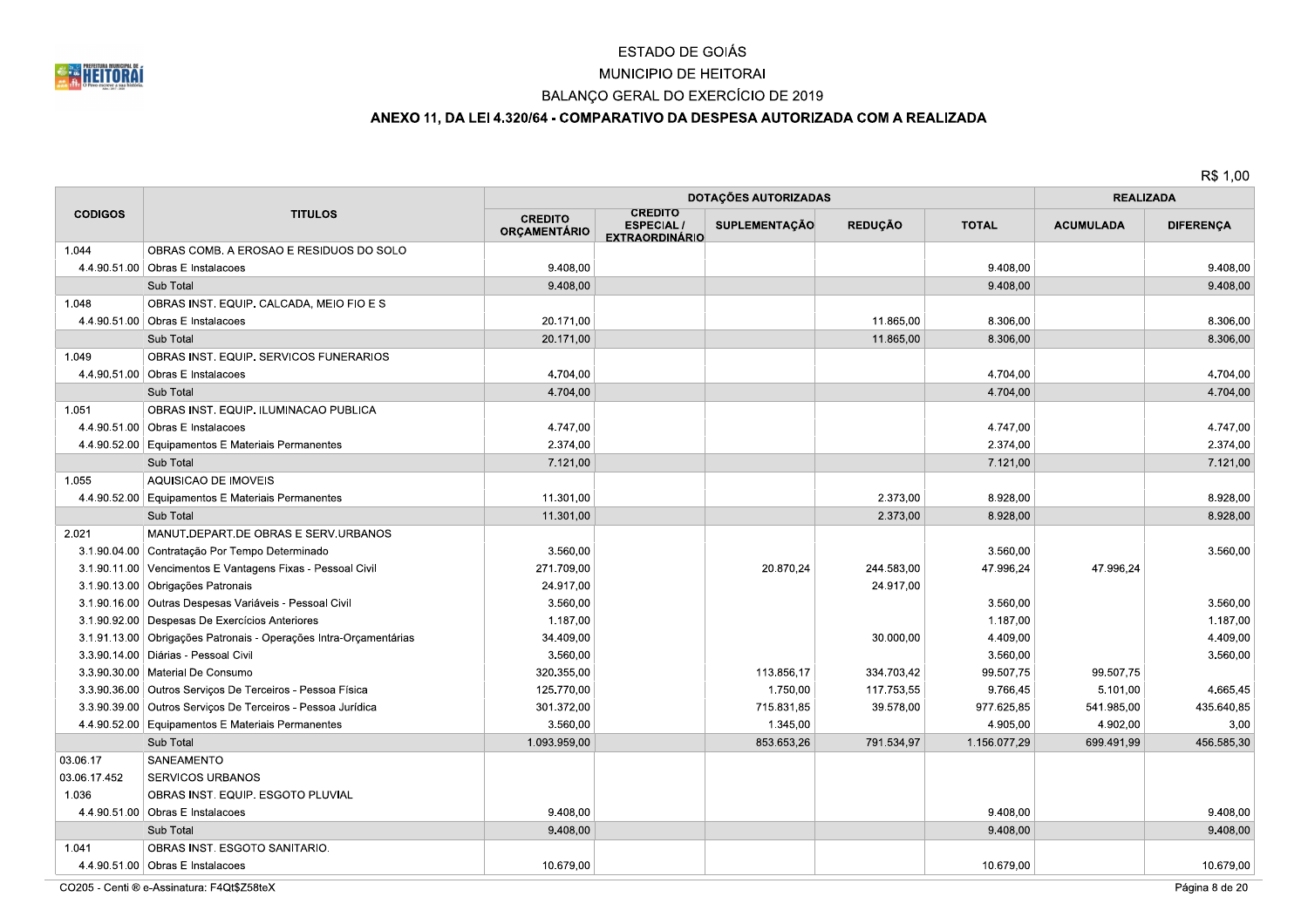

## MUNICIPIO DE HEITORAI

## BALANÇO GERAL DO EXERCÍCIO DE 2019

## ANEXO 11, DA LEI 4.320/64 - COMPARATIVO DA DESPESA AUTORIZADA COM A REALIZADA

R\$ 1,00

|                |                                                                   |                                       |                                                             | <b>DOTAÇÕES AUTORIZADAS</b> |                |              | <b>REALIZADA</b> |                  |
|----------------|-------------------------------------------------------------------|---------------------------------------|-------------------------------------------------------------|-----------------------------|----------------|--------------|------------------|------------------|
| <b>CODIGOS</b> | <b>TITULOS</b>                                                    | <b>CREDITO</b><br><b>ORÇAMENTÁRIO</b> | <b>CREDITO</b><br><b>ESPECIAL/</b><br><b>EXTRAORDINÁRIO</b> | SUPLEMENTAÇÃO               | <b>REDUÇÃO</b> | <b>TOTAL</b> | <b>ACUMULADA</b> | <b>DIFERENÇA</b> |
|                | Sub Total                                                         | 10.679,00                             |                                                             |                             |                | 10.679,00    |                  | 10.679,00        |
| 03.06.17.512   | SANEAMENTO BAISCO URBANO                                          |                                       |                                                             |                             |                |              |                  |                  |
| 1.019          | OBRAS E INSTAL. DE SANEAMENTO BÁSICO                              |                                       |                                                             |                             |                |              |                  |                  |
|                | 4.4.90.51.00 Obras E Instalacoes                                  | 11.300,00                             |                                                             |                             |                | 11.300,00    |                  | 11.300,00        |
|                | Sub Total                                                         | 11.300,00                             |                                                             |                             |                | 11.300,00    |                  | 11.300,00        |
| 03.06.26       | <b>TRANSPORTE</b>                                                 |                                       |                                                             |                             |                |              |                  |                  |
| 03.06.26.781   | <b>TRANSPORTE AEREO</b>                                           |                                       |                                                             |                             |                |              |                  |                  |
| 1.040          | OBRAS E INST. TRANSPOR. AEREO                                     |                                       |                                                             |                             |                |              |                  |                  |
|                | 4.4.90.51.00 Obras E Instalacoes                                  | 10.679,00                             |                                                             |                             |                | 10.679,00    |                  | 10.679,00        |
|                | Sub Total                                                         | 10.679,00                             |                                                             |                             |                | 10.679,00    |                  | 10.679,00        |
| 03.06.26.782   | <b>TRANSPORTE RODOVIARIO</b>                                      |                                       |                                                             |                             |                |              |                  |                  |
| 1.010          | OBRAS, INSTAL.EQUIP.TRANSP. EM GERAL                              |                                       |                                                             |                             |                |              |                  |                  |
|                | 4.4.90.52.00 Equipamentos E Materiais Permanentes                 | 10.679,00                             |                                                             |                             |                | 10.679,00    |                  | 10.679,00        |
|                | Sub Total                                                         | 10.679,00                             |                                                             |                             |                | 10.679,00    |                  | 10.679,00        |
| 1.038          | CONST. DE PONTES, MATA-BURROS, BUEIROS                            |                                       |                                                             |                             |                |              |                  |                  |
|                | 4.4.90.51.00 Obras E Instalacoes                                  | 11.300,00                             |                                                             |                             |                | 11.300,00    |                  | 11.300,00        |
|                | Sub Total                                                         | 11.300,00                             |                                                             |                             |                | 11.300,00    |                  | 11.300,00        |
| 1.039          | AMPL. REFEORMA DE ESTRADAS VICINAIS CIDE                          |                                       |                                                             |                             |                |              |                  |                  |
|                | $4.4.90.51.00$ Obras E Instalacoes                                | 22.600.00                             |                                                             |                             | 34,09          | 22.565.91    |                  | 22.565.91        |
|                | Sub Total                                                         | 22.600,00                             |                                                             |                             | 34,09          | 22.565,91    |                  | 22.565,91        |
| 2.022          | MANUT.ATIV.TRANSPORTES EM GERAL                                   |                                       |                                                             |                             |                |              |                  |                  |
|                | 3.1.90.04.00 Contratação Por Tempo Determinado                    | 2.260,00                              |                                                             |                             |                | 2.260,00     |                  | 2.260,00         |
|                | 3.1.90.11.00 Vencimentos E Vantagens Fixas - Pessoal Civil        | 113.000,00                            |                                                             | 576.099,19                  |                | 689.099,19   | 689.099,19       |                  |
|                | 3.1.90.13.00 Obrigações Patronais                                 | 20.171.00                             |                                                             |                             | 20.171.00      |              |                  |                  |
|                | 3.1.91.13.00 Obrigações Patronais - Operações Intra-Orçamentárias | 20.171,00                             |                                                             |                             | 20.171,00      |              |                  |                  |
|                | 3.3.90.14.00   Diárias - Pessoal Civil                            | 509,00                                |                                                             | 271,00                      |                | 780,00       | 780,00           |                  |
|                | 3.3.90.30.00   Material De Consumo                                | 243.233,00                            |                                                             | 631.893,19                  | 189.546,70     | 685.579,49   | 463.325,43       | 222.254,06       |
|                | 3.3.90.36.00   Outros Serviços De Terceiros - Pessoa Física       | 11.300,00                             |                                                             | 185,00                      |                | 11.485,00    | 7.171.00         | 4.314,00         |
|                | 3.3.90.39.00 Outros Serviços De Terceiros - Pessoa Jurídica       | 11.301,00                             |                                                             | 53.972,79                   | 93,79          | 65.180,00    | 64.086,79        | 1.093,21         |
|                | 4.4.90.52.00 Equipamentos E Materiais Permanentes                 | 4.746,00                              |                                                             |                             |                | 4.746,00     | 1.633,00         | 3.113,00         |
|                | Sub Total                                                         | 426.691,00                            |                                                             | 1.262.421.17                | 229.982,49     | 1.459.129,68 | 1.226.095,41     | 233.034,27       |
| 2.047          | AQUIS. DE VEICULO/MAQUINA POR CONSORCIO                           |                                       |                                                             |                             |                |              |                  |                  |
|                | 4.4.90.52.00 Equipamentos E Materiais Permanentes                 | 11.300,00                             |                                                             |                             |                | 11.300.00    |                  | 11.300.00        |
|                | Sub Total                                                         | 11.300,00                             |                                                             |                             |                | 11.300,00    |                  | 11.300,00        |
| 2.051          | AQUISICAO DE MAQUINAS /VEICULOS                                   |                                       |                                                             |                             |                |              |                  |                  |
|                | 4.4.90.52.00 Equipamentos E Materiais Permanentes                 | 10.679,00                             |                                                             |                             |                | 10.679,00    |                  | 10.679,00        |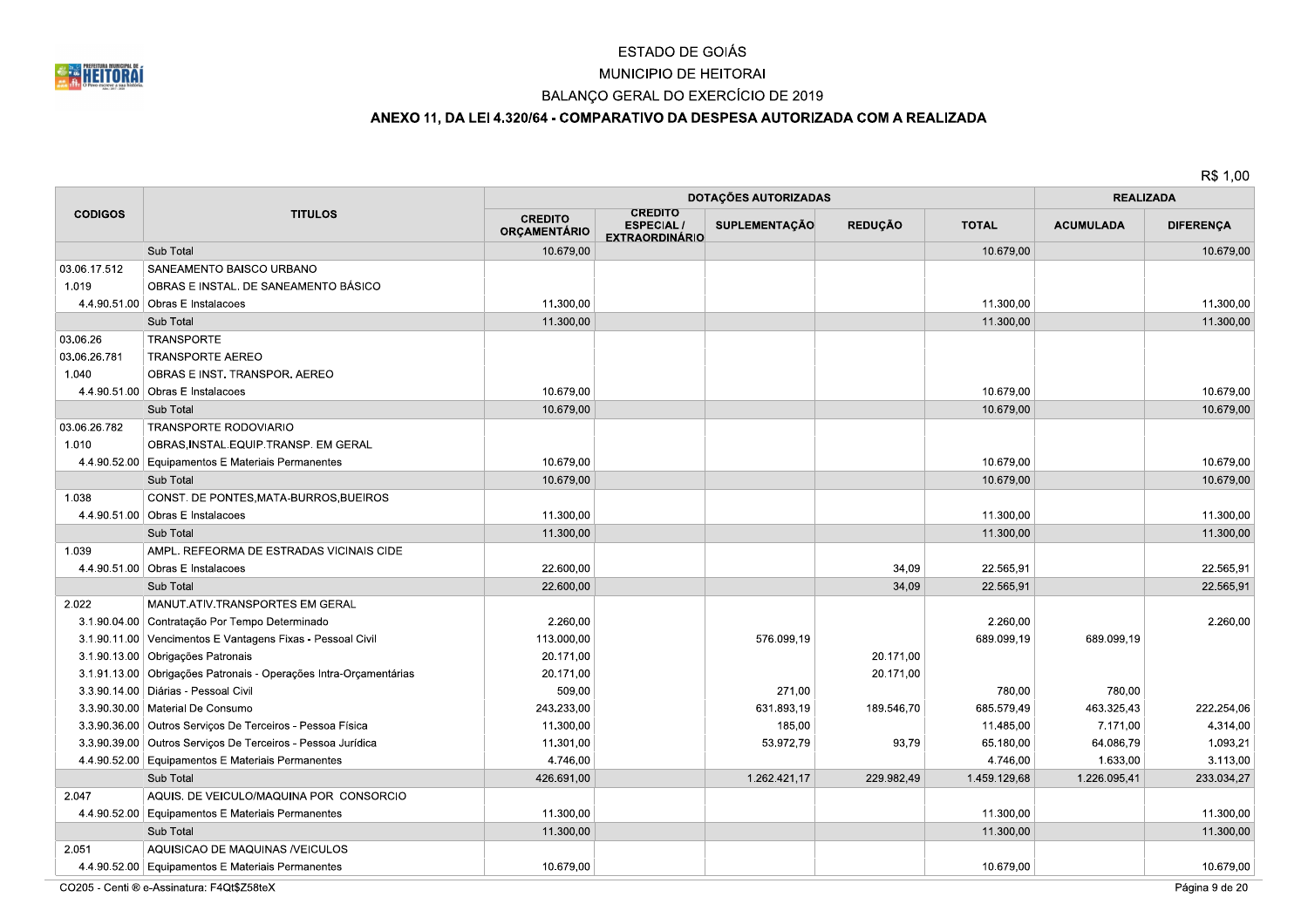

## MUNICIPIO DE HEITORAI

## BALANÇO GERAL DO EXERCÍCIO DE 2019

## ANEXO 11, DA LEI 4.320/64 - COMPARATIVO DA DESPESA AUTORIZADA COM A REALIZADA

|                |                                                                   |                                       |                                                             | <b>DOTAÇÕES AUTORIZADAS</b> | <b>REALIZADA</b> |              |                  |                  |  |
|----------------|-------------------------------------------------------------------|---------------------------------------|-------------------------------------------------------------|-----------------------------|------------------|--------------|------------------|------------------|--|
| <b>CODIGOS</b> | <b>TITULOS</b>                                                    | <b>CREDITO</b><br><b>ORÇAMENTÁRIO</b> | <b>CREDITO</b><br><b>ESPECIAL/</b><br><b>EXTRAORDINÁRIO</b> | <b>SUPLEMENTAÇÃO</b>        | <b>REDUÇÃO</b>   | <b>TOTAL</b> | <b>ACUMULADA</b> | <b>DIFERENÇA</b> |  |
|                | Sub Total                                                         | 10.679,00                             |                                                             |                             |                  | 10.679,00    |                  | 10.679,00        |  |
| 03.07          | SECRETARIA DA AGRICULTURA                                         |                                       |                                                             |                             |                  |              |                  |                  |  |
| 03.07.20       | <b>AGRICULTURA</b>                                                |                                       |                                                             |                             |                  |              |                  |                  |  |
| 03.07.20.606   | <b>EXTENSAO RURAL</b>                                             |                                       |                                                             |                             |                  |              |                  |                  |  |
| 1.012          | OBRAS, INSTAL.EQUIP.AGRIC.E PECUARIA                              |                                       |                                                             |                             |                  |              |                  |                  |  |
|                | 4.4.90.51.00 Obras E Instalacoes                                  | 30.850,00                             |                                                             |                             | 22.544,00        | 8.306,00     |                  | 8.306,00         |  |
|                | 4.4.90.52.00 Equipamentos E Materiais Permanentes                 | 9.493.00                              |                                                             |                             |                  | 9.493,00     |                  | 9.493.00         |  |
|                | Sub Total                                                         | 40.343,00                             |                                                             |                             | 22.544,00        | 17.799,00    |                  | 17.799,00        |  |
| 1.013          | AQUISICAO DE PATRULHA MECANIZADA                                  |                                       |                                                             |                             |                  |              |                  |                  |  |
|                | 4.4.90.52.00 Equipamentos E Materiais Permanentes                 | 11.300,00                             |                                                             |                             | 11.300,00        |              |                  |                  |  |
|                | Sub Total                                                         | 11.300,00                             |                                                             |                             | 11.300,00        |              |                  |                  |  |
| 1.058          | AQUISICAO DE IMOVEIS                                              |                                       |                                                             |                             |                  |              |                  |                  |  |
|                | 4.4.90.61.00 Aquisicao De Imoveis                                 | 2.310,00                              |                                                             |                             |                  | 2.310.00     |                  | 2.310.00         |  |
|                | Sub Total                                                         | 2.310,00                              |                                                             |                             |                  | 2.310,00     |                  | 2.310,00         |  |
| 2.024          | MANUT.ATIV.DA AGRICULTURA E PECUARIA                              |                                       |                                                             |                             |                  |              |                  |                  |  |
|                | 3.1.90.11.00 Vencimentos E Vantagens Fixas - Pessoal Civil        | 29.663,00                             |                                                             | 22.337,00                   | 20.000,00        | 32.000,00    | 32.000,00        |                  |  |
|                | 3.1.90.13.00 Obrigações Patronais                                 | 2.373,00                              |                                                             |                             |                  | 2.373,00     |                  | 2.373,00         |  |
|                | 3.1.90.92.00 Despesas De Exercícios Anteriores                    | 1.187,00                              |                                                             |                             |                  | 1.187,00     |                  | 1.187,00         |  |
|                | 3.1.91.13.00 Obrigações Patronais - Operações Intra-Orçamentárias | 7.119,00                              |                                                             |                             |                  | 7.119,00     |                  | 7.119,00         |  |
|                | 3.3.90.14.00   Diárias - Pessoal Civil                            | 2.373,00                              |                                                             |                             |                  | 2.373,00     |                  | 2.373,00         |  |
|                | 3.3.90.30.00   Material De Consumo                                | 124.583,00                            |                                                             |                             | 120.000,00       | 4.583,00     | 3.785,00         | 798,00           |  |
|                | 3.3.90.36.00 Outros Serviços De Terceiros - Pessoa Física         | 22.544,00                             |                                                             |                             | 22.544,00        |              |                  |                  |  |
|                | 3.3.90.39.00 Outros Serviços De Terceiros - Pessoa Jurídica       | 124.583,00                            |                                                             |                             | 124.583,00       |              |                  |                  |  |
|                | 3.3.90.92.00 Despesas De Exercícios Anteriores                    | 1.187,00                              |                                                             |                             |                  | 1.187,00     |                  | 1.187,00         |  |
|                | 4.4.90.52.00 Equipamentos E Materiais Permanentes                 | 2.374,00                              |                                                             |                             |                  | 2.374,00     |                  | 2.374,00         |  |
|                | Sub Total                                                         | 317.986,00                            |                                                             | 22.337,00                   | 287.127,00       | 53.196,00    | 35.785,00        | 17.411,00        |  |
| 2.045          | INCENTIVO AO PEQU. E MEDIO PRODUTOR                               |                                       |                                                             |                             |                  |              |                  |                  |  |
|                | 3.3.90.30.00 Material De Consumo                                  | 32.036,00                             |                                                             |                             | 32.036,00        |              |                  |                  |  |
|                | 3.3.90.36.00 Outros Serviços De Terceiros - Pessoa Física         | 5.933,00                              |                                                             |                             |                  | 5.933,00     |                  | 5.933,00         |  |
|                | 3.3.90.39.00 Outros Serviços De Terceiros - Pessoa Jurídica       | 13.052,00                             |                                                             |                             |                  | 13.052,00    |                  | 13.052,00        |  |
|                | 4.4.90.52.00 Equipamentos E Materiais Permanentes                 | 9.493,00                              |                                                             |                             |                  | 9.493,00     |                  | 9.493,00         |  |
|                | Sub Total                                                         | 60.514,00                             |                                                             |                             | 32.036.00        | 28.478,00    |                  | 28.478,00        |  |
| 03.09          | <b>DESPORTO E LAZER</b>                                           |                                       |                                                             |                             |                  |              |                  |                  |  |
| 03.09.27       | <b>DESPORTO E LAZER</b>                                           |                                       |                                                             |                             |                  |              |                  |                  |  |
| 03.09.27.812   | DESPORTO COMUNITARIO                                              |                                       |                                                             |                             |                  |              |                  |                  |  |
| 1.006          | OBRAS, INSTAL. EQUIP. DESPORTO E LAZER                            |                                       |                                                             |                             |                  |              |                  |                  |  |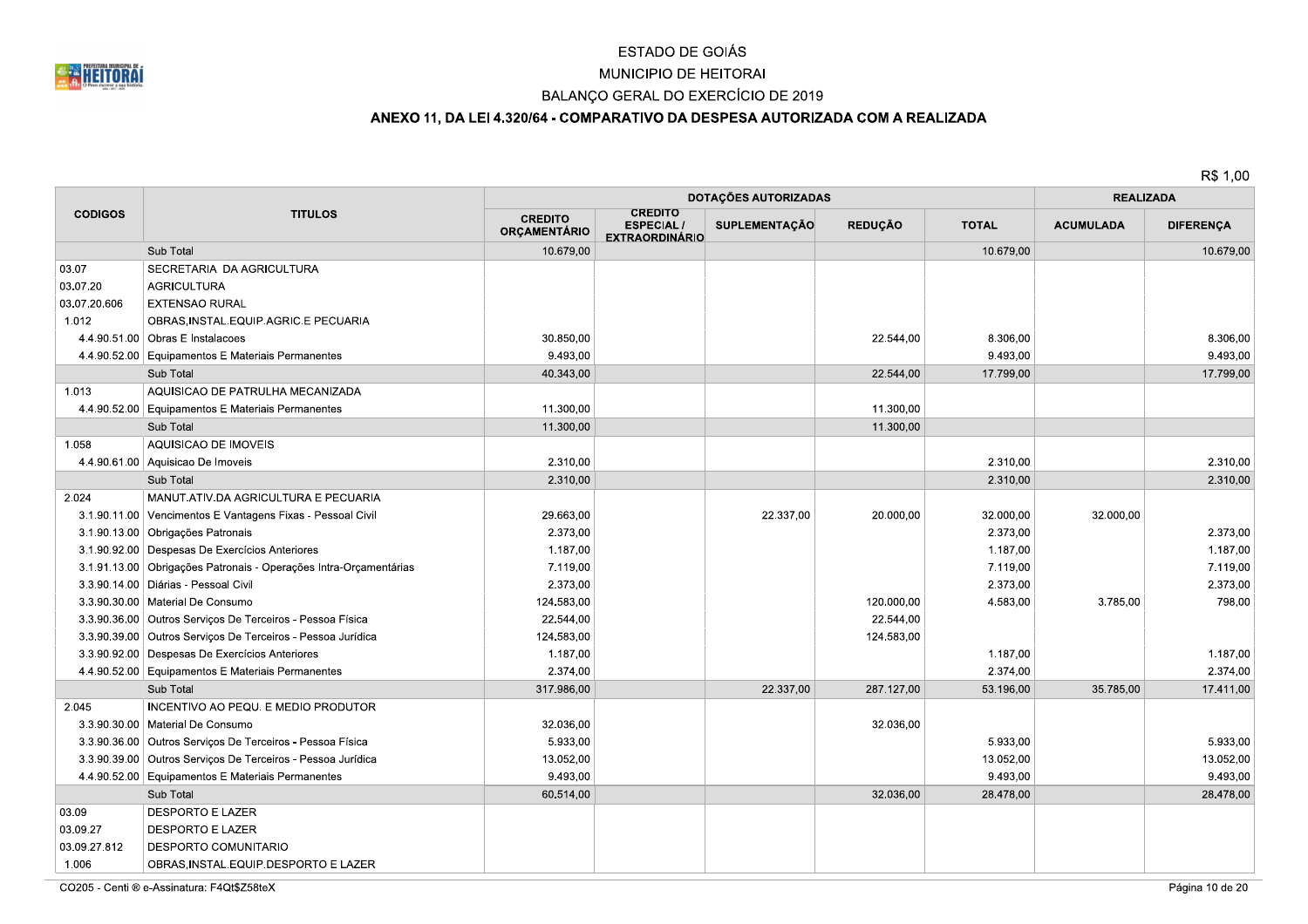

## MUNICIPIO DE HEITORAI

## BALANÇO GERAL DO EXERCÍCIO DE 2019

## ANEXO 11, DA LEI 4.320/64 - COMPARATIVO DA DESPESA AUTORIZADA COM A REALIZADA

R\$ 1,00

|                |                                                                   | <b>DOTAÇÕES AUTORIZADAS</b>    |                                                             |                      |                | <b>REALIZADA</b> |                  |                  |
|----------------|-------------------------------------------------------------------|--------------------------------|-------------------------------------------------------------|----------------------|----------------|------------------|------------------|------------------|
| <b>CODIGOS</b> | <b>TITULOS</b>                                                    | <b>CREDITO</b><br>ORÇAMENTÁRIO | <b>CREDITO</b><br><b>ESPECIAL/</b><br><b>EXTRAORDINÁRIO</b> | <b>SUPLEMENTAÇÃO</b> | <b>REDUÇÃO</b> | <b>TOTAL</b>     | <b>ACUMULADA</b> | <b>DIFERENÇA</b> |
|                | 4.4.90.51.00 Obras E Instalacoes                                  | 9.408,00                       |                                                             | 244.980,65           |                | 254.388.65       |                  | 254.388,65       |
|                | Sub Total                                                         | 9.408,00                       |                                                             | 244.980,65           |                | 254.388,65       |                  | 254.388,65       |
| 1.027          | OBRAS, INST. EQUIP. LAGO COMUNITARIO                              |                                |                                                             |                      |                |                  |                  |                  |
|                | 4.4.90.51.00 Obras E Instalacoes                                  | 4.704,00                       |                                                             |                      |                | 4.704,00         |                  | 4.704,00         |
|                | Sub Total                                                         | 4.704,00                       |                                                             |                      |                | 4.704,00         |                  | 4.704,00         |
| 2.020          | <b>ENCARGOS C/ DESPORTO E LAZER</b>                               |                                |                                                             |                      |                |                  |                  |                  |
|                | 3.1.90.11.00 Vencimentos E Vantagens Fixas - Pessoal Civil        | 23.730,00                      |                                                             |                      |                | 23.730,00        | 21.245,32        | 2.484,68         |
|                | 3.1.90.13.00 Obrigações Patronais                                 | 2.373,00                       |                                                             |                      |                | 2.373,00         |                  | 2.373,00         |
|                | 3.1.91.13.00 Obrigações Patronais - Operações Intra-Orçamentárias | 1.187,00                       |                                                             |                      |                | 1.187,00         |                  | 1.187,00         |
|                | 3.3.90.14.00 Diárias - Pessoal Civil                              | 1.187,00                       |                                                             |                      |                | 1.187,00         |                  | 1.187,00         |
|                | 3.3.90.30.00   Material De Consumo                                | 41.528,00                      |                                                             | 80.829,85            | 37.852,25      | 84.505,60        | 84.505.60        |                  |
|                | 3.3.90.32.00   Material De Distribuicao Gratuita                  | 8.306,00                       |                                                             |                      |                | 8.306,00         |                  | 8.306,00         |
|                | 3.3.90.36.00 Outros Serviços De Terceiros - Pessoa Física         | 9.492,00                       |                                                             |                      |                | 9.492,00         |                  | 9.492,00         |
|                | 3.3.90.37.00 Locação De Mão-De-Obra                               | 1.187,00                       |                                                             |                      |                | 1.187,00         |                  | 1.187,00         |
|                | 3.3.90.39.00 Outros Serviços De Terceiros - Pessoa Jurídica       | 20.171,00                      |                                                             | 44.223,00            |                | 64.394,00        | 64.394,00        |                  |
|                | 4.4.90.52.00 Equipamentos E Materiais Permanentes                 | 2.374,00                       |                                                             |                      |                | 2.374,00         |                  | 2.374,00         |
|                | Sub Total                                                         | 111.535,00                     |                                                             | 125.052,85           | 37.852,25      | 198.735,60       | 170.144,92       | 28.590,68        |
| 03.11          | SETOR DECOMERCIO, SERVICOS E TURISMO                              |                                |                                                             |                      |                |                  |                  |                  |
| 03.11.23       | <b>COMERCIO E SERVICOS</b>                                        |                                |                                                             |                      |                |                  |                  |                  |
| 03.11.23.691   | PROMOCAO COMERCIAL                                                |                                |                                                             |                      |                |                  |                  |                  |
| 1.046          | OBRAS E EQUIPA. SETOR DE COMRCIO E SERVI                          |                                |                                                             |                      |                |                  |                  |                  |
|                | 4.4.90.51.00 Obras E Instalacoes                                  | 3.528,00                       |                                                             |                      |                | 3.528,00         |                  | 3.528,00         |
|                | 4.4.90.52.00 Equipamentos E Materiais Permanentes                 | 1.176,00                       |                                                             |                      |                | 1.176,00         |                  | 1.176,00         |
|                | Sub Total                                                         | 4.704,00                       |                                                             |                      |                | 4.704,00         |                  | 4.704,00         |
| 1.060          | AQUISICAO DE IMOVEIS                                              |                                |                                                             |                      |                |                  |                  |                  |
|                | 4.4.90.61.00 Aquisicao De Imoveis                                 | 5.880,00                       |                                                             |                      |                | 5.880,00         |                  | 5.880,00         |
|                | Sub Total                                                         | 5.880,00                       |                                                             |                      |                | 5.880,00         |                  | 5.880,00         |
| 2.050          | MANUTENCAO DE COMERCIO                                            |                                |                                                             |                      |                |                  |                  |                  |
|                | 3.3.90.30.00 Material De Consumo                                  | 1.130,00                       |                                                             |                      |                | 1.130,00         |                  | 1.130,00         |
|                | 3.3.90.36.00 Outros Serviços De Terceiros - Pessoa Física         | 5.933,00                       |                                                             |                      |                | 5.933,00         |                  | 5.933,00         |
|                | 3.3.90.39.00 Outros Serviços De Terceiros - Pessoa Jurídica       | 5.933,00                       |                                                             |                      |                | 5.933,00         |                  | 5.933,00         |
|                | Sub Total                                                         | 12.996,00                      |                                                             |                      |                | 12.996,00        |                  | 12.996,00        |
| 03.11.23.695   | <b>TURISMO</b>                                                    |                                |                                                             |                      |                |                  |                  |                  |
| 1.045          | OBRAS E INSTALACOES DE TURISMO                                    |                                |                                                             |                      |                |                  |                  |                  |
|                | 4.4.90.51.00 Obras E Instalacoes                                  | 2.310,00                       |                                                             |                      |                | 2.310,00         |                  | 2.310,00         |
|                | Sub Total                                                         | 2.310,00                       |                                                             |                      |                | 2.310,00         |                  | 2.310,00         |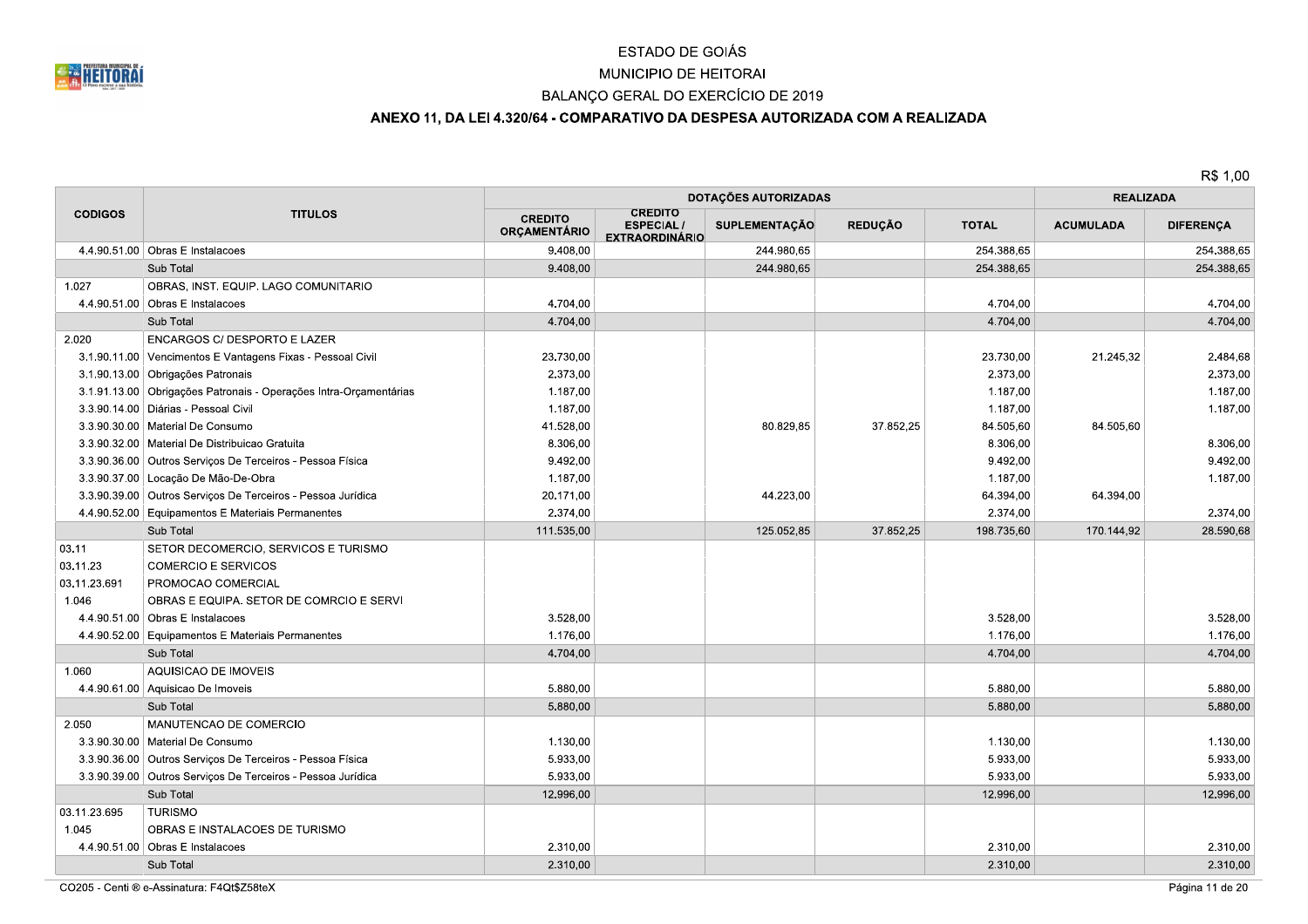

## MUNICIPIO DE HEITORAI

## BALANÇO GERAL DO EXERCÍCIO DE 2019

## ANEXO 11, DA LEI 4.320/64 - COMPARATIVO DA DESPESA AUTORIZADA COM A REALIZADA

|                |                                                             |                                       | DOTAÇÕES AUTORIZADAS                                        |               |                |              |                  | <b>REALIZADA</b> |  |
|----------------|-------------------------------------------------------------|---------------------------------------|-------------------------------------------------------------|---------------|----------------|--------------|------------------|------------------|--|
| <b>CODIGOS</b> | <b>TITULOS</b>                                              | <b>CREDITO</b><br><b>ORCAMENTÁRIO</b> | <b>CREDITO</b><br><b>ESPECIAL/</b><br><b>EXTRAORDINÁRIO</b> | SUPLEMENTAÇÃO | <b>REDUÇÃO</b> | <b>TOTAL</b> | <b>ACUMULADA</b> | <b>DIFERENÇA</b> |  |
| 2.049          | MANUTENCAO DO SETOR DE TURISMO                              |                                       |                                                             |               |                |              |                  |                  |  |
|                | 3.3.90.30.00   Material De Consumo                          | 24.917,00                             |                                                             |               | 24.917,00      |              |                  |                  |  |
|                | 3.3.90.36.00 Outros Serviços De Terceiros - Pessoa Física   | 4.746,00                              |                                                             |               |                | 4.746,00     |                  | 4.746,00         |  |
|                | 3.3.90.39.00 Outros Servicos De Terceiros - Pessoa Jurídica | 11.865,00                             |                                                             |               | 11.865,00      |              |                  |                  |  |
|                | 4.4.90.52.00 Equipamentos E Materiais Permanentes           | 1.187,00                              |                                                             |               |                | 1.187,00     |                  | 1.187,00         |  |
|                | Sub Total                                                   | 42.715,00                             |                                                             |               | 36.782,00      | 5.933,00     |                  | 5.933,00         |  |
| 03.12          | SETOR DE INDUSTRIA                                          |                                       |                                                             |               |                |              |                  |                  |  |
| 03.12.22       | <b>INDUSTRIA</b>                                            |                                       |                                                             |               |                |              |                  |                  |  |
| 03.12.22.661   | <b>PROMOCAO INDUSTRIAL</b>                                  |                                       |                                                             |               |                |              |                  |                  |  |
| 1.047          | OBRAS E EQUIP. INDUTRIAIS                                   |                                       |                                                             |               |                |              |                  |                  |  |
|                | 4.4.90.51.00 Obras E Instalacoes                            | 4.704,00                              |                                                             |               |                | 4.704.00     |                  | 4.704,00         |  |
|                | 4.4.90.52.00 Equipamentos E Materiais Permanentes           | 3.528,00                              |                                                             |               |                | 3.528,00     |                  | 3.528,00         |  |
|                | Sub Total                                                   | 8.232,00                              |                                                             |               |                | 8.232,00     |                  | 8.232,00         |  |
| 1.062          | AQUISICAO DE IMOVEIS                                        |                                       |                                                             |               |                |              |                  |                  |  |
|                | 4.4.90.61.00 Aquisicao De Imoveis                           | 2.310.00                              |                                                             |               |                | 2.310.00     |                  | 2.310,00         |  |
|                | Sub Total                                                   | 2.310,00                              |                                                             |               |                | 2.310,00     |                  | 2.310,00         |  |
| 2.031          | MANUTENCAO DO SETOR DE INDUSTRIA                            |                                       |                                                             |               |                |              |                  |                  |  |
|                | 3.3.90.30.00   Material De Consumo                          | 15.425,00                             |                                                             |               | 15.425,00      |              |                  |                  |  |
|                | 3.3.90.36.00 Outros Serviços De Terceiros - Pessoa Física   | 8.306,00                              |                                                             |               |                | 8.306,00     |                  | 8.306,00         |  |
|                | 3.3.90.39.00 Outros Serviços De Terceiros - Pessoa Jurídica | 15.425,00                             |                                                             |               | 15.425,00      |              |                  |                  |  |
|                | Sub Total                                                   | 39.156,00                             |                                                             |               | 30.850,00      | 8.306,00     |                  | 8.306,00         |  |
| 03.99          | RESERVA DE CONTINGENCIA                                     |                                       |                                                             |               |                |              |                  |                  |  |
| 03.99.99       | RESERVA DE CONTINGENCIA                                     |                                       |                                                             |               |                |              |                  |                  |  |
| 03.99.99.999   | RESERVA DE CONTINGENCIA                                     |                                       |                                                             |               |                |              |                  |                  |  |
| 9.999          | RESERVA DE CONTINGENCIA                                     |                                       |                                                             |               |                |              |                  |                  |  |
|                | 9.9.99.99.99 Reserva De Contingencia                        | 124.583,00                            |                                                             |               | 124.583,00     |              |                  |                  |  |
|                | Sub Total                                                   | 124.583.00                            |                                                             |               | 124.583,00     |              |                  |                  |  |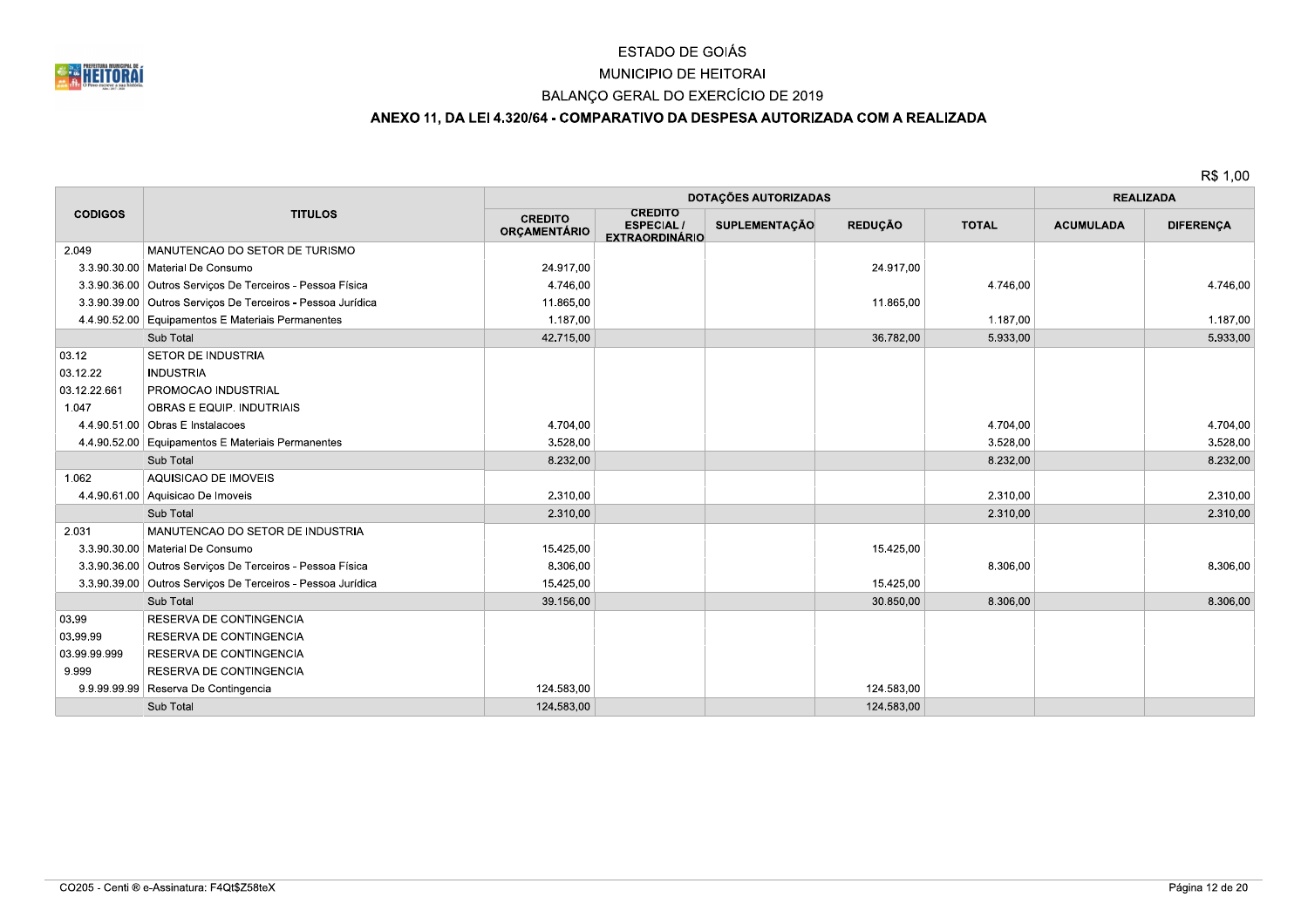

# MUNICIPIO DE HEITORAI

## BALANÇO GERAL DO EXERCÍCIO DE 2019

# ANEXO 11, DA LEI 4.320/64 - COMPARATIVO DA DESPESA AUTORIZADA COM A REALIZADA

|                |                                                                   |                                       | DOTAÇÕES AUTORIZADAS                                        | <b>REALIZADA</b>     |                |              |                  |                  |
|----------------|-------------------------------------------------------------------|---------------------------------------|-------------------------------------------------------------|----------------------|----------------|--------------|------------------|------------------|
| <b>CODIGOS</b> | <b>TITULOS</b>                                                    | <b>CREDITO</b><br><b>ORCAMENTÁRIO</b> | <b>CREDITO</b><br><b>ESPECIAL/</b><br><b>EXTRAORDINÁRIO</b> | <b>SUPLEMENTAÇÃO</b> | <b>REDUÇÃO</b> | <b>TOTAL</b> | <b>ACUMULADA</b> | <b>DIFERENÇA</b> |
| 04             | <b>FUNDEB - HEITORAI</b>                                          |                                       |                                                             |                      |                |              |                  |                  |
| 04.01          | FUNDO MUNICIPAL DA EDUCAÇÃO-FUNDEB                                |                                       |                                                             |                      |                |              |                  |                  |
| 04.01.12       | <b>EDUCACAO</b>                                                   |                                       |                                                             |                      |                |              |                  |                  |
| 04.01.12.361   | <b>ENSINO FUNDAMENTAL</b>                                         |                                       |                                                             |                      |                |              |                  |                  |
| 2.026          | MANUTENCAO DAS ATIVID. DO FUNDEB /60%                             |                                       |                                                             |                      |                |              |                  |                  |
|                | 3.1.90.04.00 Contratação Por Tempo Determinado                    | 8.306,00                              |                                                             |                      |                | 8.306,00     |                  | 8.306,00         |
|                | 3.1.90.11.00   Vencimentos E Vantagens Fixas - Pessoal Civil      | 826.991,00                            |                                                             | 98.254,73            | 314.429,10     | 610.816,63   | 512.861,73       | 97.954,90        |
|                | 3.1.90.13.00 Obrigações Patronais                                 | 8.306,00                              |                                                             |                      |                | 8.306,00     | 262,40           | 8.043,60         |
|                | 3.1.91.13.00 Obrigações Patronais - Operações Intra-Orçamentárias | 160.178,00                            |                                                             |                      | 98.254,73      | 61.923,27    |                  | 61.923,27        |
|                | Sub Total                                                         | 1.003.781,00                          |                                                             | 98.254,73            | 412.683.83     | 689.351.90   | 513.124.13       | 176.227,77       |
| 2.027          | MANUTENCAO DAS ATIVID. DO FUNDEB /40%                             |                                       |                                                             |                      |                |              |                  |                  |
|                | 3.1.90.11.00 Vencimentos E Vantagens Fixas - Pessoal Civil        | 107.972,00                            |                                                             |                      | 69.036,75      | 38.935,25    |                  | 38.935,25        |
|                | 3.1.90.13.00 Obrigações Patronais                                 | 72.377.00                             |                                                             | 86.177,59            | 21.387,00      | 137.167.59   | 137.167.59       |                  |
|                | 3.1.91.13.00 Obrigações Patronais - Operações Intra-Orçamentárias | 72.377.00                             |                                                             |                      | 46.801,25      | 25.575,75    |                  | 25.575,75        |
|                | 3.3.90.14.00   Diárias - Pessoal Civil                            | 8.306,00                              |                                                             |                      |                | 8.306,00     | 530,00           | 7.776.00         |
|                | 3.3.90.30.00   Material De Consumo                                | 47.460,00                             |                                                             | 51.824,62            | 18.135,00      | 81.149,62    | 81.149,62        |                  |
|                | 3.3.90.36.00 Outros Serviços De Terceiros - Pessoa Física         | 15.425,00                             |                                                             |                      | 5.906,51       | 9.518,49     |                  | 9.518,49         |
|                | 3.3.90.39.00 Outros Serviços De Terceiros - Pessoa Jurídica       | 15.425,00                             |                                                             | 65.680,40            |                | 81.105,40    | 81.105,40        |                  |
|                | 4.4.90.52.00 Equipamentos E Materiais Permanentes                 | 1.187,00                              |                                                             | 32.133,50            | 120,50         | 33.200,00    | 33.200,00        |                  |
|                | Sub Total                                                         | 340.529,00                            |                                                             | 235.816,11           | 161.387,01     | 414.958,10   | 333.152.61       | 81.805,49        |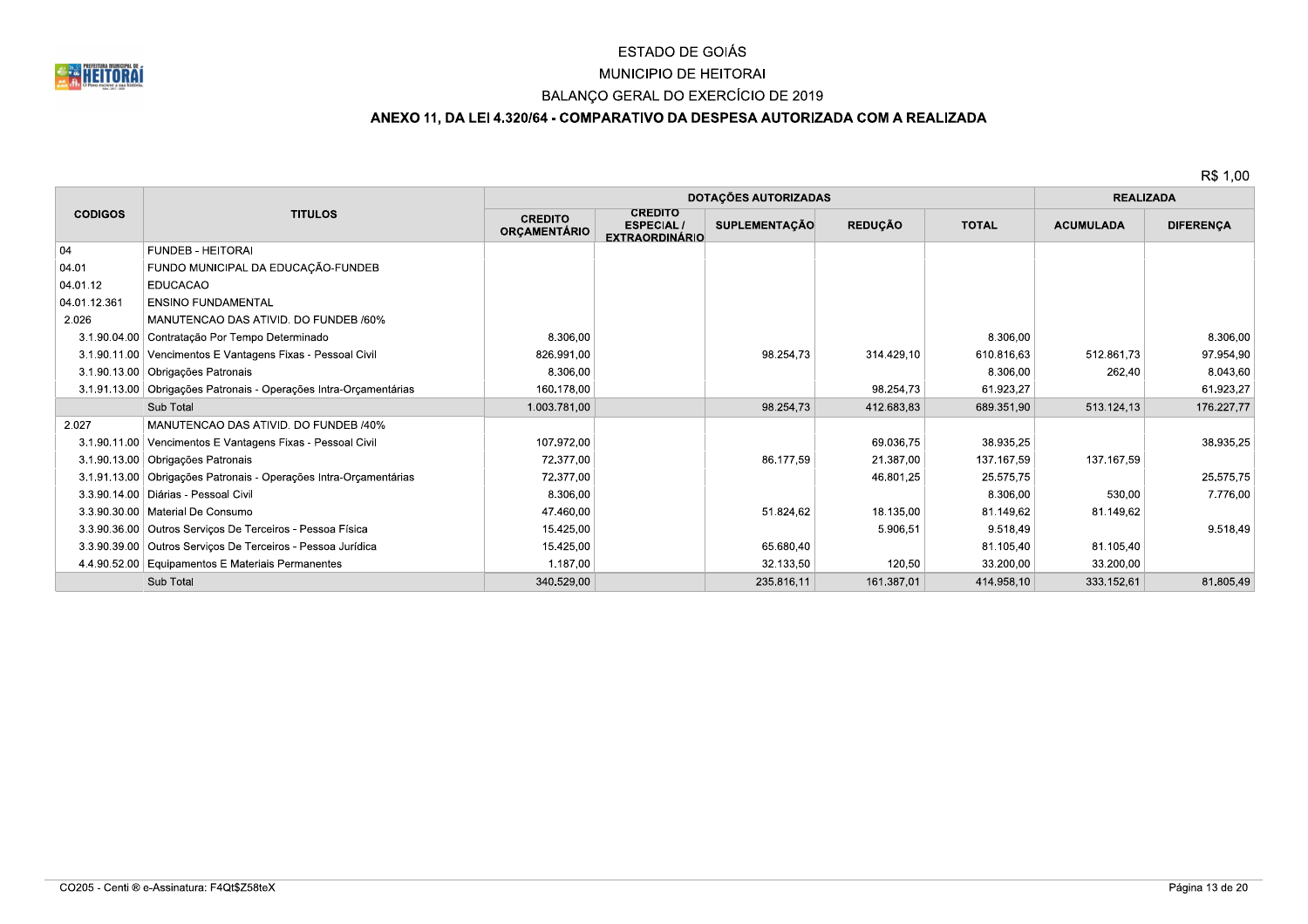

# MUNICIPIO DE HEITORAI

## BALANÇO GERAL DO EXERCÍCIO DE 2019

## ANEXO 11, DA LEI 4.320/64 - COMPARATIVO DA DESPESA AUTORIZADA COM A REALIZADA

|                      |                                                                                |                                       | DOTAÇÕES AUTORIZADAS                                        |                      | <b>REALIZADA</b> |              |                  |                  |
|----------------------|--------------------------------------------------------------------------------|---------------------------------------|-------------------------------------------------------------|----------------------|------------------|--------------|------------------|------------------|
| <b>CODIGOS</b>       | <b>TITULOS</b>                                                                 | <b>CREDITO</b><br><b>ORÇAMENTÁRIO</b> | <b>CREDITO</b><br><b>ESPECIAL/</b><br><b>EXTRAORDINÁRIO</b> | <b>SUPLEMENTAÇÃO</b> | <b>REDUÇÃO</b>   | <b>TOTAL</b> | <b>ACUMULADA</b> | <b>DIFERENÇA</b> |
| 05                   | <b>IPASHE - HEITORAI</b>                                                       |                                       |                                                             |                      |                  |              |                  |                  |
| 05.01                | FUNDO DE PREVIDENCIA SOCIAL                                                    |                                       |                                                             |                      |                  |              |                  |                  |
| 05.01.09             | PREVIDENCIA SOCIAL                                                             |                                       |                                                             |                      |                  |              |                  |                  |
| 05.01.09.271         | PREVIDENCIA BASICA                                                             |                                       |                                                             |                      |                  |              |                  |                  |
| 2.028                | ENC.C/PREVID.SOCIAL E SEGURID.MUNIC.                                           |                                       |                                                             |                      |                  |              |                  |                  |
|                      | 3.1.90.01.00 Aposentadorias                                                    | 418.835,00                            |                                                             | 413.364.74           |                  | 832.199.74   | 788.298,74       | 43.901,00        |
| 3.1.90.03.00 Pensoes |                                                                                | 208.824,00                            |                                                             | 22.658,02            | 98.557.63        | 132.924,39   | 132.924.39       |                  |
|                      | 3.1.90.05.00 Outros Beneficios Previdenciarios                                 | 187.467,00                            |                                                             | 8.014,40             | 114.043.46       | 81.437,94    | 81.437,94        |                  |
|                      | 3.1.90.09.00   Salário-Família                                                 | 1.187.00                              |                                                             |                      |                  | 1.187.00     |                  | 1.187.00         |
|                      | 3.1.90.11.00 Vencimentos E Vantagens Fixas - Pessoal Civil                     | 104.413,00                            |                                                             |                      |                  | 104.413.00   |                  | 104.413,00       |
|                      | 3.1.90.13.00 Obrigações Patronais                                              | 47.460,00                             |                                                             |                      | 47.427,20        | 32,80        | 32.80            |                  |
|                      | 3.1.90.34.00 Outras Despesas De Pessoal Decorrentes De Contratos De Terceiriza | 20.171,00                             |                                                             |                      |                  | 20.171,00    | 15.000,00        | 5.171,00         |
|                      | 3.1.90.91.00 Sentenças Judiciais                                               |                                       |                                                             | 23.360,84            |                  | 23.360,84    | 23.360,84        |                  |
|                      | 3.1.91.13.00 Obrigações Patronais - Operações Intra-Orçamentárias              | 64.071,00                             |                                                             |                      | 63.360,84        | 710,16       |                  | 710,16           |
|                      | 3.3.90.08.00 Outros Benefícios Assistenciais                                   | 1.187,00                              |                                                             |                      |                  | 1.187,00     |                  | 1.187,00         |
|                      | 3.3.90.14.00   Diárias - Pessoal Civil                                         | 4.746,00                              |                                                             |                      |                  | 4.746,00     |                  | 4.746,00         |
|                      | 3.3.90.30.00   Material De Consumo                                             | 10.679,00                             |                                                             |                      |                  | 10.679,00    |                  | 10.679,00        |
|                      | 3.3.90.32.00   Material De Distribuicao Gratuita                               | 20.171,00                             |                                                             |                      | 20.171,00        |              |                  |                  |
|                      | 3.3.90.36.00   Outros Serviços De Terceiros - Pessoa Física                    | 24.917,00                             |                                                             |                      | 24.917,00        |              |                  |                  |
|                      | 3.3.90.39.00 Outros Serviços De Terceiros - Pessoa Jurídica                    | 24.917,00                             |                                                             | 21.545,13            |                  | 46.462,13    | 46.462.13        |                  |
|                      | 4.4.90.52.00 Equipamentos E Materiais Permanentes                              | 7.119,00                              |                                                             |                      | 3.696,70         | 3.422,30     |                  | 3.422,30         |
|                      | Sub Total                                                                      | 1.146.164,00                          |                                                             | 488.943.13           | 372.173,83       | 1.262.933,30 | 1.087.516,84     | 175.416,46       |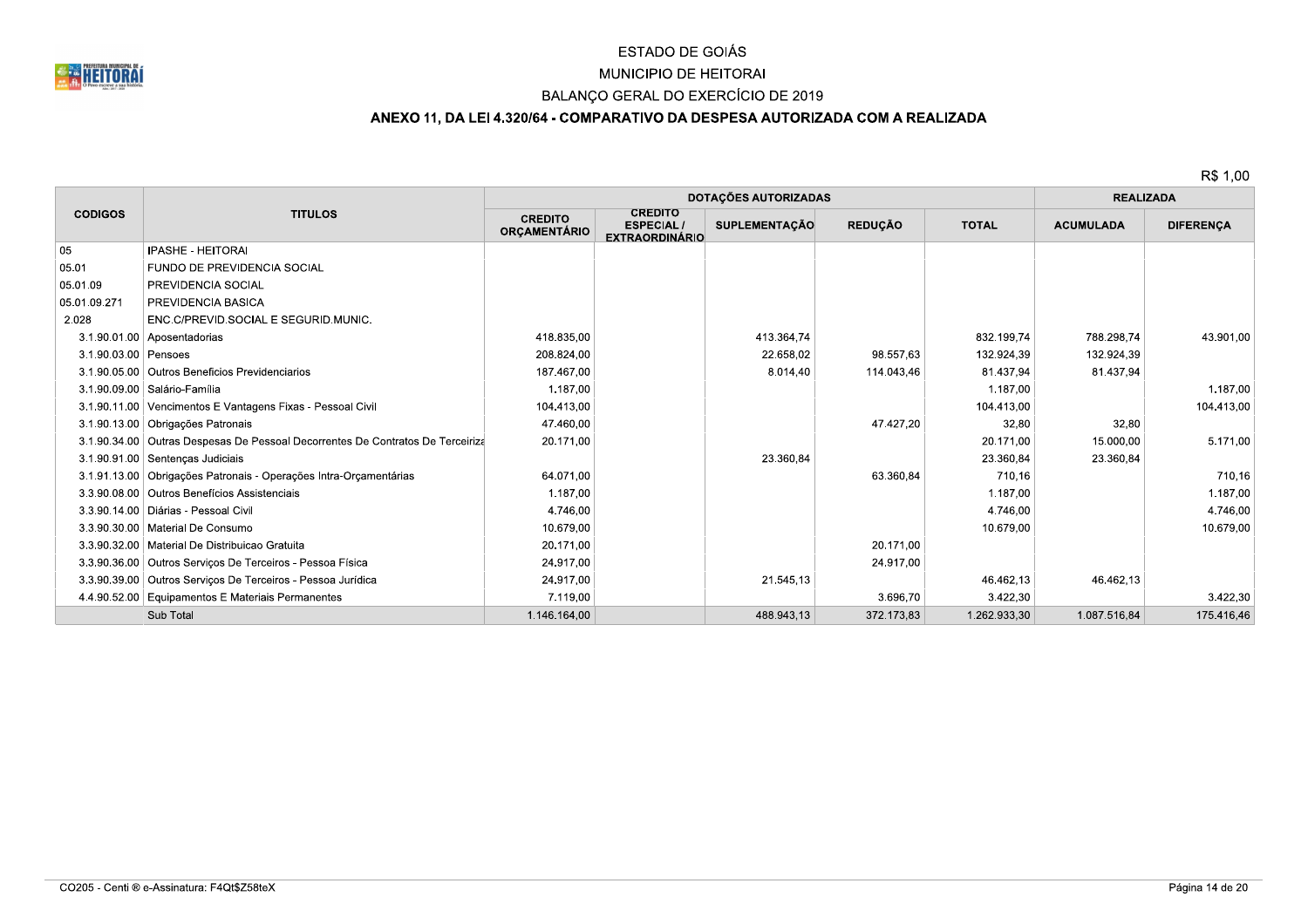

## MUNICIPIO DE HEITORAI

## BALANÇO GERAL DO EXERCÍCIO DE 2019

## ANEXO 11, DA LEI 4.320/64 - COMPARATIVO DA DESPESA AUTORIZADA COM A REALIZADA

R\$ 1,00

|                |                                                                                |                                       | DOTAÇÕES AUTORIZADAS                                        | <b>REALIZADA</b>     |                |              |                  |                  |
|----------------|--------------------------------------------------------------------------------|---------------------------------------|-------------------------------------------------------------|----------------------|----------------|--------------|------------------|------------------|
| <b>CODIGOS</b> | <b>TITULOS</b>                                                                 | <b>CREDITO</b><br><b>ORCAMENTÁRIO</b> | <b>CREDITO</b><br><b>ESPECIAL/</b><br><b>EXTRAORDINÁRIO</b> | <b>SUPLEMENTAÇÃO</b> | <b>REDUÇÃO</b> | <b>TOTAL</b> | <b>ACUMULADA</b> | <b>DIFERENÇA</b> |
| 06             | F.M.SAÚDE - HEITORAI                                                           |                                       |                                                             |                      |                |              |                  |                  |
| 06.01          | FUNDO MUNIC. DE SAUDE DE HEITORAI                                              |                                       |                                                             |                      |                |              |                  |                  |
| 06.01.10       | <b>SAUDE</b>                                                                   |                                       |                                                             |                      |                |              |                  |                  |
| 06.01.10.122   | ADMINISTRACAO GERAL                                                            |                                       |                                                             |                      |                |              |                  |                  |
| 1.016          | OBRAS, INSTAL. EQUIP. DE SAUDE                                                 |                                       |                                                             |                      |                |              |                  |                  |
|                | 4.4.90.51.00 Obras E Instalacoes                                               | 8.306.00                              |                                                             | 41.075,95            |                | 49.381,95    | 45.821.95        | 3.560,00         |
|                | 4.4.90.52.00 Equipamentos E Materiais Permanentes                              | 16.612,00                             |                                                             |                      |                | 16.612,00    |                  | 16.612,00        |
|                | Sub Total                                                                      | 24.918,00                             |                                                             | 41.075.95            |                | 65.993,95    | 45.821,95        | 20.172,00        |
| 1.065          | OBRAS INST. EQUIP. ESGOTO PLUVIAL                                              |                                       |                                                             |                      |                |              |                  |                  |
|                | 4.4.90.51.00 Obras E Instalacoes                                               | 8.232,00                              |                                                             |                      | 5.880,00       | 2.352,00     |                  | 2.352,00         |
|                | Sub Total                                                                      | 8.232,00                              |                                                             |                      | 5.880,00       | 2.352,00     |                  | 2.352,00         |
| 2.029          | MANUTENCAO DAS ATIVIDADES DA SAUDE                                             |                                       |                                                             |                      |                |              |                  |                  |
|                | 3.1.90.04.00 Contratação Por Tempo Determinado                                 | 4.746,00                              |                                                             |                      |                | 4.746,00     |                  | 4.746,00         |
|                | 3.1.90.11.00 Vencimentos E Vantagens Fixas - Pessoal Civil                     | 739.190.00                            |                                                             | 865.988.24           | 343.254.00     | 1.261.924.24 | 1.240.226.25     | 21.697.99        |
|                | 3.1.90.13.00 Obrigações Patronais                                              | 193.400,00                            |                                                             | 205.304,49           | 110.000,00     | 288.704,49   | 288.190.22       | 514.27           |
|                | 3.1.90.16.00   Outras Despesas Variáveis - Pessoal Civil                       | 16.612,00                             |                                                             |                      | 8.000,00       | 8.612,00     |                  | 8.612,00         |
|                | 3.1.90.34.00 Outras Despesas De Pessoal Decorrentes De Contratos De Terceiriza | 593.251,00                            |                                                             |                      | 535.651,70     | 57.599,30    | 34.200,00        | 23.399,30        |
|                | 3.1.90.91.00 Sentenças Judiciais                                               | 4.746.00                              |                                                             | 1.928,31             |                | 6.674,31     | 6.674,31         |                  |
|                | 3.1.90.92.00 Despesas De Exercícios Anteriores                                 | 2.374,00                              |                                                             | 6.007,44             |                | 8.381,44     | 8.381,44         |                  |
|                | 3.1.91.13.00 Obrigações Patronais - Operações Intra-Orçamentárias              | 104.413,00                            |                                                             |                      | 97.582,83      | 6.830,17     |                  | 6.830.17         |
|                | 3.3.90.14.00   Diárias - Pessoal Civil                                         | 32.036,00                             |                                                             | 5.123,57             | 26.264,57      | 10.895,00    | 10.895,00        |                  |
|                | 3.3.90.30.00   Material De Consumo                                             | 641.898,00                            |                                                             | 1.467.653,12         | 755.600,23     | 1.353.950,89 | 643.287,27       | 710.663,62       |
|                | 3.3.90.32.00   Material De Distribuicao Gratuita                               | 8.306,00                              |                                                             |                      | 6.053,50       | 2.252,50     |                  | 2.252.50         |
|                | 3.3.90.36.00 Outros Serviços De Terceiros - Pessoa Física                      | 977.677,00                            |                                                             | 7.168,73             | 823.982,19     | 160.863,54   | 81.924,00        | 78.939,54        |
|                | 3.3.90.39.00   Outros Serviços De Terceiros - Pessoa Jurídica                  | 417.648,00                            |                                                             | 1.262.571,49         | 152.626,95     | 1.527.592,54 | 1.428.630,55     | 98.961,99        |
|                | 3.3.90.92.00 Despesas De Exercícios Anteriores                                 | 2.374,00                              |                                                             |                      |                | 2.374,00     |                  | 2.374,00         |
|                | 4.4.90.52.00 Equipamentos E Materiais Permanentes                              | 11.865,00                             |                                                             | 76.812,60            |                | 88.677,60    | 88.677,60        |                  |
|                | Sub Total                                                                      | 3.750.536,00                          |                                                             | 3.898.557,99         | 2.859.015,97   | 4.790.078,02 | 3.831.086,64     | 958.991,38       |
| 2.046          | AQUISICAO DE VEICULOS                                                          |                                       |                                                             |                      |                |              |                  |                  |
|                | 4.4.90.52.00 Equipamentos E Materiais Permanentes                              | 32.036,00                             |                                                             |                      | 5.826,30       | 26.209,70    |                  | 26.209.70        |
|                | Sub Total                                                                      | 32.036,00                             |                                                             |                      | 5.826,30       | 26.209,70    |                  | 26.209.70        |
| 06.01.10.305   | VIGILANCIA EPIDEMIOLOGICA                                                      |                                       |                                                             |                      |                |              |                  |                  |
| 2.038          | MANUTENCAO DE COMBATE A DENGUE                                                 |                                       |                                                             |                      |                |              |                  |                  |
|                | 3.1.90.11.00   Vencimentos E Vantagens Fixas - Pessoal Civil                   | 85.429,00                             |                                                             | 30.597,42            | 73.393,00      | 42.633,42    | 42.633,42        |                  |
|                | 3.3.90.30.00   Material De Consumo                                             | 84.242,00                             |                                                             |                      | 82.036,00      | 2.206,00     |                  | 2.206,00         |
|                | 3.3.90.36.00 Outros Serviços De Terceiros - Pessoa Física                      | 40.342,00                             |                                                             |                      | 38.713,43      | 1.628,57     |                  | 1.628,57         |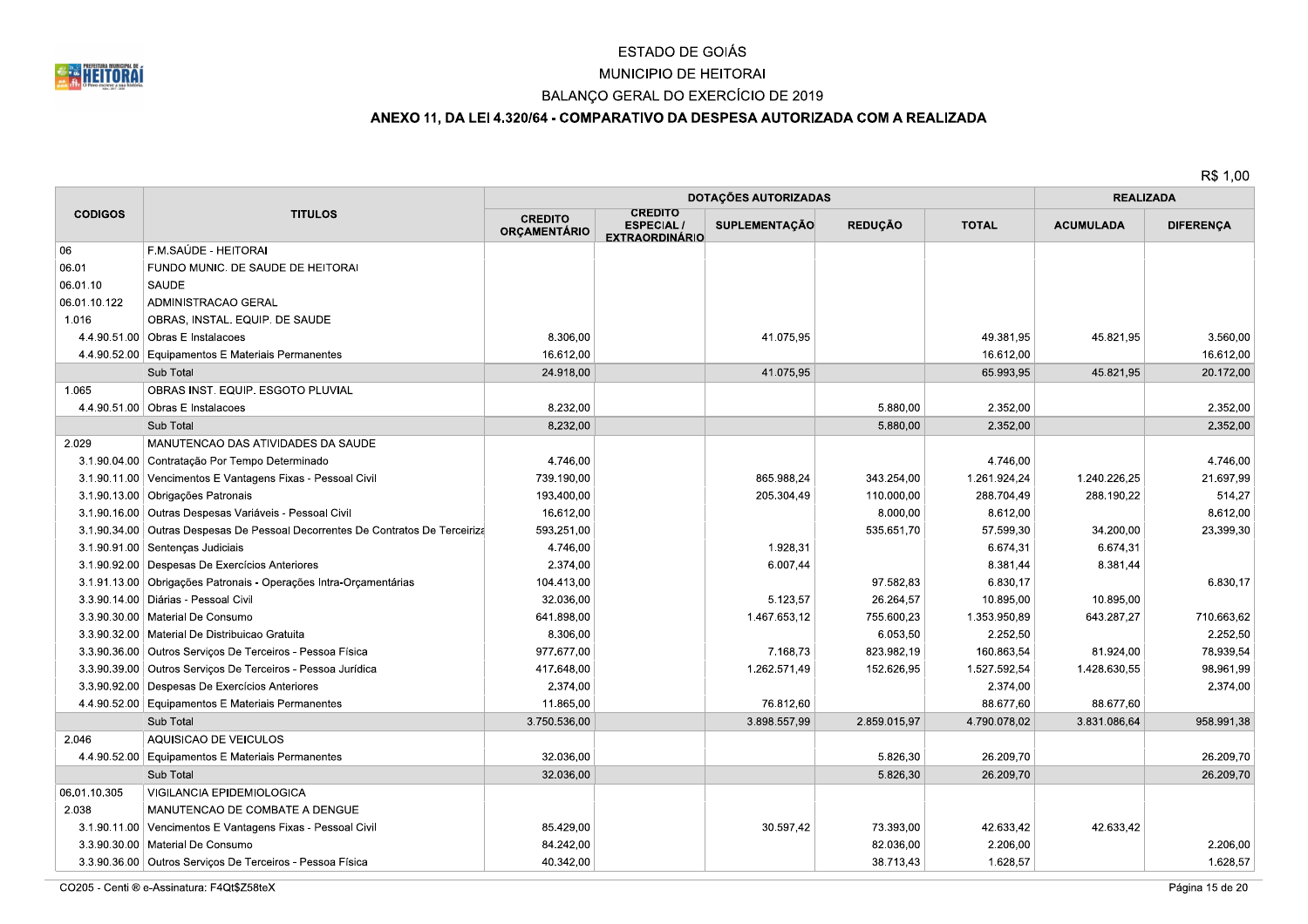

# MUNICIPIO DE HEITORAI

## BALANÇO GERAL DO EXERCÍCIO DE 2019

# ANEXO 11, DA LEI 4.320/64 - COMPARATIVO DA DESPESA AUTORIZADA COM A REALIZADA

|                |                                                             |                                       | <b>DOTAÇÕES AUTORIZADAS</b>                                 | <b>REALIZADA</b> |                |              |                  |                  |
|----------------|-------------------------------------------------------------|---------------------------------------|-------------------------------------------------------------|------------------|----------------|--------------|------------------|------------------|
| <b>CODIGOS</b> | <b>TITULOS</b>                                              | <b>CREDITO</b><br><b>ORCAMENTÁRIO</b> | <b>CREDITO</b><br><b>ESPECIAL/</b><br><b>EXTRAORDINÁRIO</b> | SUPLEMENTACÃO    | <b>REDUÇÃO</b> | <b>TOTAL</b> | <b>ACUMULADA</b> | <b>DIFERENÇA</b> |
|                | 3.3.90.39.00 Outros Serviços De Terceiros - Pessoa Jurídica | 62.885.00                             |                                                             |                  | 60.512.00      | 2.373.00     |                  | 2.373.00         |
|                | 4.4.90.52.00 Equipamentos E Materiais Permanentes           | 11.865,00                             |                                                             |                  | 11.865,00      |              |                  |                  |
|                | Sub Total                                                   | 284.763,00                            |                                                             | 30.597,42        | 266.519,43     | 48.840,99    | 42.633,42        | 6.207.57         |
| 06.01.10.512   | SANEAMENTO BAISCO URBANO                                    |                                       |                                                             |                  |                |              |                  |                  |
| 1.067          | CONSTRUCAO DO ATERRO SANITARIO                              |                                       |                                                             |                  |                |              |                  |                  |
|                | $4.4.90.51.00$ Obras E Instalacoes                          | 5.933.00                              |                                                             |                  | 4.599.34       | 1.333,66     |                  | 1.333,66         |
|                | 4.4.90.61.00 Aquisicao De Imoveis                           | 5.933,00                              |                                                             |                  | 4.507.45       | 1.425,55     |                  | 1.425,55         |
|                | Sub Total                                                   | 11.866,00                             |                                                             |                  | 9.106.79       | 2.759.21     |                  | 2.759.21         |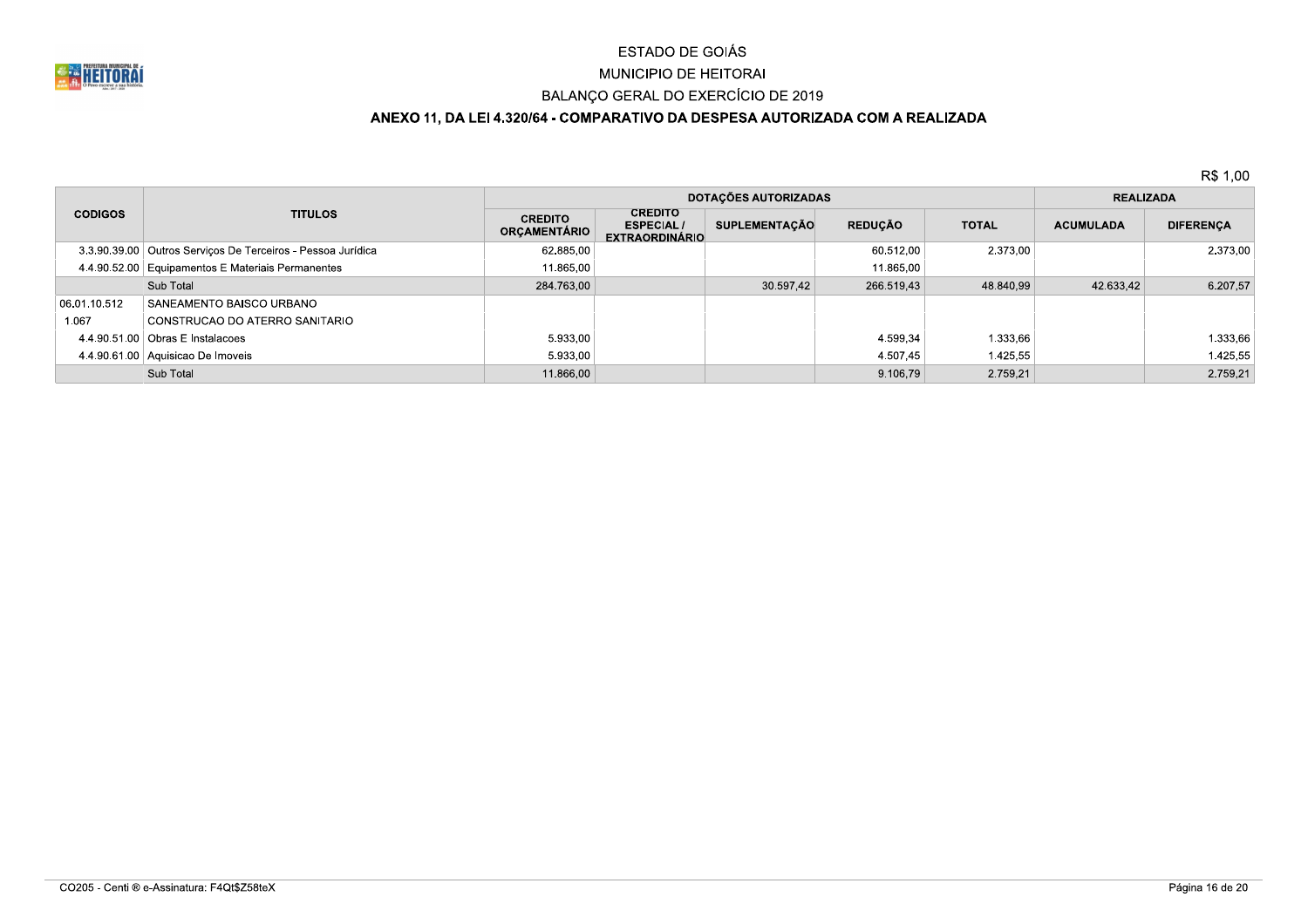

## MUNICIPIO DE HEITORAI

#### BALANÇO GERAL DO EXERCÍCIO DE 2019

## ANEXO 11, DA LEI 4.320/64 - COMPARATIVO DA DESPESA AUTORIZADA COM A REALIZADA

|                |                                                             |                                       | DOTAÇÕES AUTORIZADAS                                        | <b>REALIZADA</b>     |                |              |                  |                  |
|----------------|-------------------------------------------------------------|---------------------------------------|-------------------------------------------------------------|----------------------|----------------|--------------|------------------|------------------|
| <b>CODIGOS</b> | <b>TITULOS</b>                                              | <b>CREDITO</b><br><b>ORÇAMENTÁRIO</b> | <b>CREDITO</b><br><b>ESPECIAL/</b><br><b>EXTRAORDINÁRIO</b> | <b>SUPLEMENTAÇÃO</b> | <b>REDUÇÃO</b> | <b>TOTAL</b> | <b>ACUMULADA</b> | <b>DIFERENÇA</b> |
| 08             | FUNDO MUL.DOS DIREITOS DA CRIANCA E DO ADOLESCENTE          |                                       |                                                             |                      |                |              |                  |                  |
| 08.13          | <b>FMDCA</b>                                                |                                       |                                                             |                      |                |              |                  |                  |
| 08.13.08       | ASSITENCIA SOCIAL                                           |                                       |                                                             |                      |                |              |                  |                  |
| 08.13.08.243   | ASSIST A CRIANCA E AO ADOLESCENTE                           |                                       |                                                             |                      |                |              |                  |                  |
| 1.017          | AQUISICAO DE VEICULO                                        |                                       |                                                             |                      |                |              |                  |                  |
| 4.4.90.52.00   | Equipamentos E Materiais Permanentes                        | 2.310,00                              |                                                             |                      |                | 2.310,00     |                  | 2.310,00         |
|                | Sub Total                                                   | 2.310,00                              |                                                             |                      |                | 2.310,00     |                  | 2.310,00         |
| 1.068          | OBRAS E INSTALACOES EQUIPM. FMDCA                           |                                       |                                                             |                      |                |              |                  |                  |
|                | 4.4.90.51.00 Obras E Instalacoes                            | 5.880,00                              |                                                             |                      |                | 5.880,00     |                  | 5.880,00         |
|                | 4.4.90.52.00 Equipamentos E Materiais Permanentes           | 2.352,00                              |                                                             |                      |                | 2.352,00     |                  | 2.352,00         |
|                | Sub Total                                                   | 8.232,00                              |                                                             |                      |                | 8.232,00     |                  | 8.232,00         |
| 2.053          | MANUTENCAO F.M.D.C.A.                                       |                                       |                                                             |                      |                |              |                  |                  |
|                | 3.3.90.30.00   Material De Consumo                          | 2.352,00                              |                                                             |                      |                | 2.352,00     |                  | 2.352,00         |
|                | 3.3.90.36.00 Outros Serviços De Terceiros - Pessoa Física   | 1.176,00                              |                                                             |                      |                | 1.176,00     |                  | 1.176,00         |
|                | 3.3.90.39.00 Outros Serviços De Terceiros - Pessoa Jurídica | 1.176,00                              |                                                             |                      |                | 1.176,00     |                  | 1.176,00         |
|                | Sub Total                                                   | 4.704,00                              |                                                             |                      |                | 4.704,00     |                  | 4.704,00         |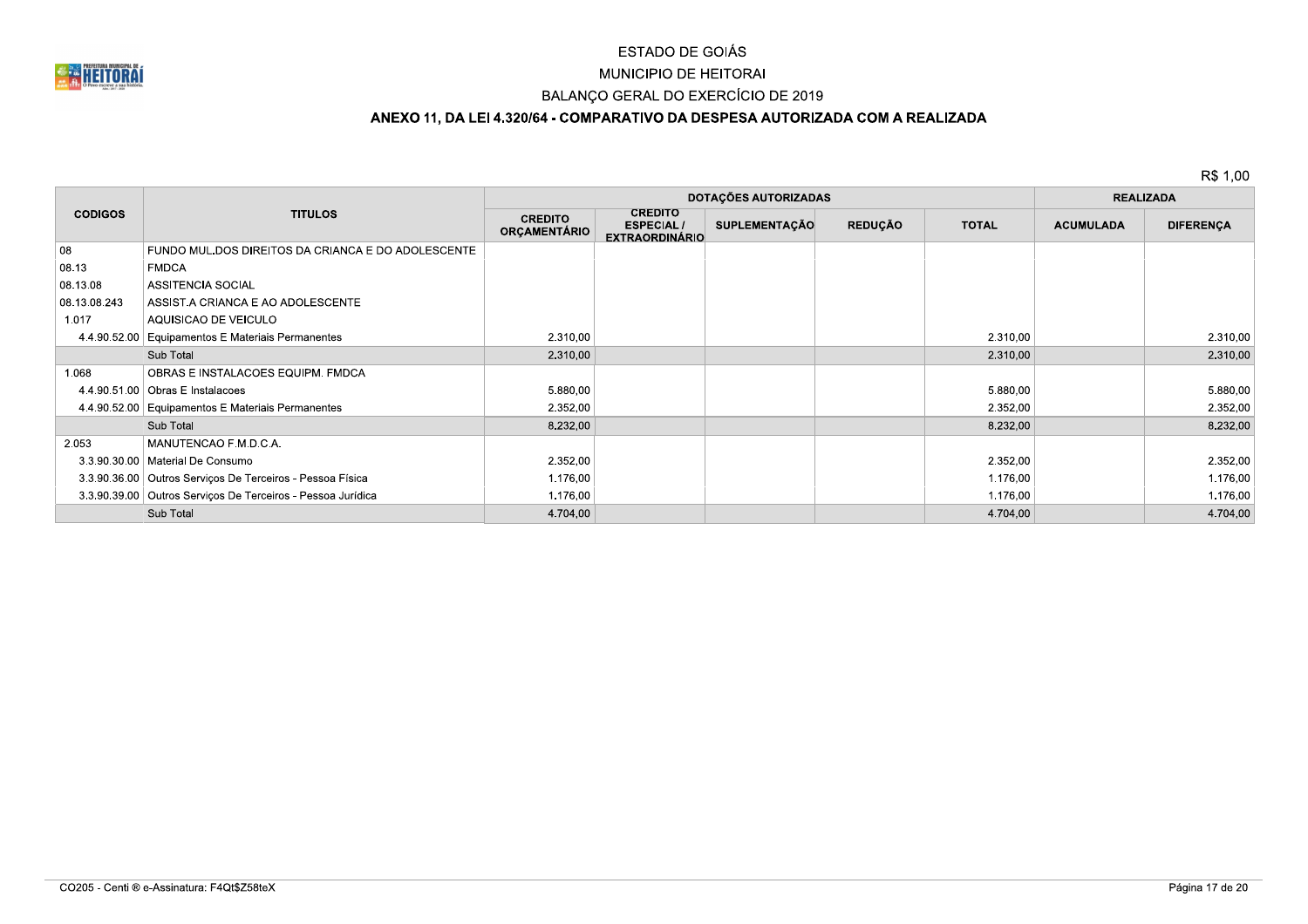

## MUNICIPIO DE HEITORAI

## BALANÇO GERAL DO EXERCÍCIO DE 2019

## ANEXO 11, DA LEI 4.320/64 - COMPARATIVO DA DESPESA AUTORIZADA COM A REALIZADA

|                |                                                             |                                       | <b>DOTAÇÕES AUTORIZADAS</b>                                 | <b>REALIZADA</b>     |                |              |                  |                  |
|----------------|-------------------------------------------------------------|---------------------------------------|-------------------------------------------------------------|----------------------|----------------|--------------|------------------|------------------|
| <b>CODIGOS</b> | <b>TITULOS</b>                                              | <b>CREDITO</b><br><b>ORÇAMENTÁRIO</b> | <b>CREDITO</b><br><b>ESPECIAL/</b><br><b>EXTRAORDINÁRIO</b> | <b>SUPLEMENTAÇÃO</b> | <b>REDUÇÃO</b> | <b>TOTAL</b> | <b>ACUMULADA</b> | <b>DIFERENÇA</b> |
| 09             | F.M.A.S. - HEITORAÍ                                         |                                       |                                                             |                      |                |              |                  |                  |
| 09.01          | FUNDO MUNICIPAL DE ASSISTÊNCIA SOCIAL                       |                                       |                                                             |                      |                |              |                  |                  |
| 09.01.08       | <b>ASSITENCIA SOCIAL</b>                                    |                                       |                                                             |                      |                |              |                  |                  |
| 09.01.08.241   | ASSISTENCIA AO IDOSO                                        |                                       |                                                             |                      |                |              |                  |                  |
| 1.029          | OBRAS E INST. E EQUIP. PESSOAS IDOSAS                       |                                       |                                                             |                      |                |              |                  |                  |
|                | 4.4.90.51.00 Obras E Instalacoes                            | 7.056,00                              |                                                             |                      |                | 7.056,00     |                  | 7.056,00         |
|                | 4.4.90.52.00 Equipamentos E Materiais Permanentes           | 5.880,00                              |                                                             |                      |                | 5.880,00     |                  | 5.880,00         |
|                | Sub Total                                                   | 12.936,00                             |                                                             |                      |                | 12.936,00    |                  | 12.936,00        |
| 2.010          | ENCARGOS C/ ATEND.PESSOAS 3O IDADE                          |                                       |                                                             |                      |                |              |                  |                  |
|                | 3.3.90.30.00 Material De Consumo                            | 2.352,00                              |                                                             |                      |                | 2.352,00     |                  | 2.352,00         |
|                | 3.3.90.36.00 Outros Serviços De Terceiros - Pessoa Física   | 1.176,00                              |                                                             |                      |                | 1.176,00     |                  | 1.176,00         |
|                | 3.3.90.39.00 Outros Serviços De Terceiros - Pessoa Jurídica | 1.176,00                              |                                                             |                      |                | 1.176,00     |                  | 1.176,00         |
|                | Sub Total                                                   | 4.704,00                              |                                                             |                      |                | 4.704,00     |                  | 4.704,00         |
| 09.01.08.244   | ASSISTENCIA COMUNITARIA                                     |                                       |                                                             |                      |                |              |                  |                  |
| 1.003          | CONSTR.REF.RECONSTR.AMPL.CASAS CARENTES                     |                                       |                                                             |                      |                |              |                  |                  |
|                | 4.4.90.51.00 Obras E Instalacoes                            | 103.226,00                            |                                                             |                      | 69.816,45      | 33.409,55    |                  | 33.409,55        |
|                | Sub Total                                                   | 103.226,00                            |                                                             |                      | 69.816,45      | 33.409,55    |                  | 33.409,55        |
| 1.004          | OBRAS, INSTAL.EQUIP.ASSIST.SOC.GERAL                        |                                       |                                                             |                      |                |              |                  |                  |
|                | 4.4.90.51.00 Obras E Instalacoes                            | 30.850,00                             |                                                             |                      | 3.733,15       | 27.116,85    |                  | 27.116,85        |
|                | 4.4.90.52.00 Equipamentos E Materiais Permanentes           | 9.492,00                              |                                                             | 6.977,00             |                | 16.469,00    | 9.350,00         | 7.119,00         |
|                | Sub Total                                                   | 40.342,00                             |                                                             | 6.977,00             | 3.733,15       | 43.585,85    | 9.350,00         | 34.235,85        |
| 1.030          | OBRAS, INST. E EQUIP. HORTA COM.                            |                                       |                                                             |                      |                |              |                  |                  |
|                | 4.4.90.51.00 Obras E Instalacoes                            | 8.306,00                              |                                                             |                      |                | 8.306,00     |                  | 8.306,00         |
|                | 4.4.90.52.00 Equipamentos E Materiais Permanentes           | 2.373,00                              |                                                             |                      |                | 2.373,00     |                  | 2.373,00         |
|                | Sub Total                                                   | 10.679,00                             |                                                             |                      |                | 10.679,00    |                  | 10.679,00        |
| 1.031          | OBRAS INST. EQUIP. LAVANDERIA PUBLICA                       |                                       |                                                             |                      |                |              |                  |                  |
|                | 4.4.90.51.00 Obras E Instalacoes                            | 9.493,00                              |                                                             |                      |                | 9.493,00     |                  | 9.493,00         |
|                | 4.4.90.52.00 Equipamentos E Materiais Permanentes           | 2.373,00                              |                                                             |                      |                | 2.373,00     |                  | 2.373,00         |
|                | Sub Total                                                   | 11.866,00                             |                                                             |                      |                | 11.866,00    |                  | 11.866,00        |
| 1.032          | AQUIS. DE AUTOMOVEIS                                        |                                       |                                                             |                      |                |              |                  |                  |
|                | 4.4.90.52.00 Equipamentos E Materiais Permanentes           | 24.917,00                             |                                                             |                      |                | 24.917,00    |                  | 24.917,00        |
|                | Sub Total                                                   | 24.917,00                             |                                                             |                      |                | 24.917,00    |                  | 24.917,00        |
| 1.033          | AQUISICAO DE IMOVEIS                                        |                                       |                                                             |                      |                |              |                  |                  |
|                | 4.4.90.61.00 Aquisicao De Imoveis                           | 9.408,00                              |                                                             |                      |                | 9.408,00     |                  | 9.408,00         |
|                | Sub Total                                                   | 9.408,00                              |                                                             |                      |                | 9.408,00     |                  | 9.408,00         |
| 1.066          | CONSTR. REF. PRED. DA CIDADANIA                             |                                       |                                                             |                      |                |              |                  |                  |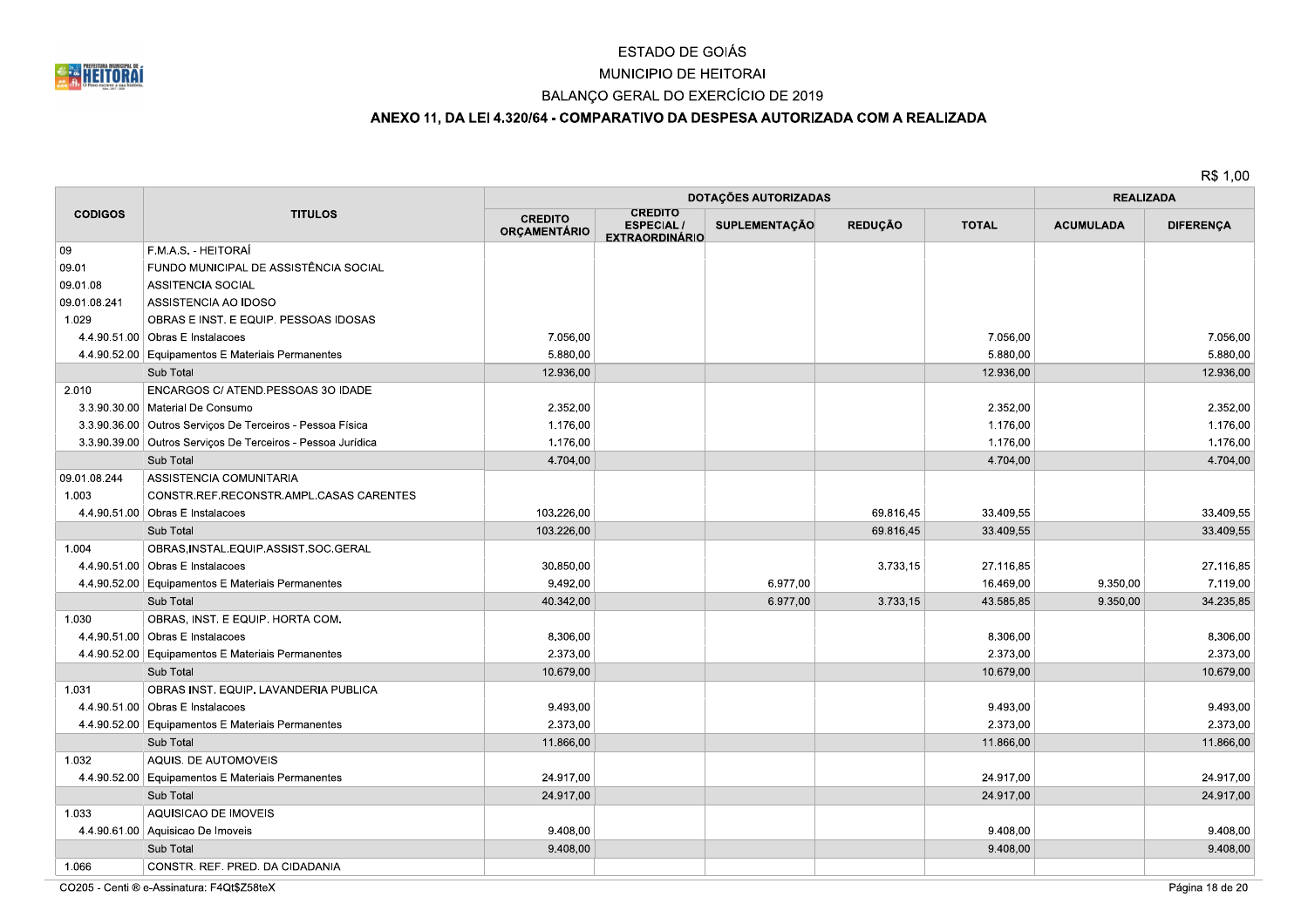

## MUNICIPIO DE HEITORAI

## BALANÇO GERAL DO EXERCÍCIO DE 2019

## ANEXO 11, DA LEI 4.320/64 - COMPARATIVO DA DESPESA AUTORIZADA COM A REALIZADA

|                |                                                                                |                                       | DOTAÇÕES AUTORIZADAS                                        | <b>REALIZADA</b>     |                |              |                  |                  |
|----------------|--------------------------------------------------------------------------------|---------------------------------------|-------------------------------------------------------------|----------------------|----------------|--------------|------------------|------------------|
| <b>CODIGOS</b> | <b>TITULOS</b>                                                                 | <b>CREDITO</b><br><b>ORÇAMENTÁRIO</b> | <b>CREDITO</b><br><b>ESPECIAL/</b><br><b>EXTRAORDINÁRIO</b> | <b>SUPLEMENTAÇÃO</b> | <b>REDUÇÃO</b> | <b>TOTAL</b> | <b>ACUMULADA</b> | <b>DIFERENÇA</b> |
|                | 4.4.90.51.00 Obras E Instalacoes                                               | 2.310,00                              |                                                             |                      |                | 2.310,00     |                  | 2.310,00         |
|                | Sub Total                                                                      | 2.310,00                              |                                                             |                      |                | 2.310,00     |                  | 2.310,00         |
| 1.067          | AQUISICAO DE AUTOMOVEIS CIDADANIA                                              |                                       |                                                             |                      |                |              |                  |                  |
|                | 4.4.90.52.00 Equipamentos E Materiais Permanentes                              | 2.310,00                              |                                                             |                      | 972,28         | 1.337,72     |                  | 1.337,72         |
|                | Sub Total                                                                      | 2.310,00                              |                                                             |                      | 972,28         | 1.337,72     |                  | 1.337,72         |
| 2.012          | MANUT.ATIV.PROM.ASSIST.SOCIAL GERAL                                            |                                       |                                                             |                      |                |              |                  |                  |
|                | 3.1.90.11.00   Vencimentos E Vantagens Fixas - Pessoal Civil                   | 164.924,00                            |                                                             | 259.276,64           | 40.661,96      | 383.538,68   | 382.887,76       | 650,92           |
|                | 3.1.90.13.00 Obrigações Patronais                                              | 20.171,00                             |                                                             | 91.852,98            |                | 112.023,98   | 112.023,98       |                  |
|                | 3.1.90.34.00 Outras Despesas De Pessoal Decorrentes De Contratos De Terceiriza | 61.698.00                             |                                                             | 15.000,00            | 61.698,00      | 15.000,00    | 15.000,00        |                  |
|                | 3.1.90.92.00 Despesas De Exercícios Anteriores                                 | 1.187,00                              |                                                             | 7.913,00             |                | 9.100,00     | 4.550,00         | 4.550,00         |
|                | 3.1.91.13.00 Obrigações Patronais - Operações Intra-Orçamentárias              | 20.171,00                             |                                                             |                      | 20.171,00      |              |                  |                  |
|                | 3.1.91.92.00 Despesas De Exercícios Anteriores                                 | 2.374,00                              |                                                             |                      |                | 2.374,00     |                  | 2.374,00         |
|                | 3.3.90.10.00 Outros Beneficios De Natureza Social                              | 2.374,00                              |                                                             |                      |                | 2.374,00     |                  | 2.374,00         |
|                | 3.3.90.14.00   Diárias - Pessoal Civil                                         | 3.560.00                              |                                                             |                      | 1.106,01       | 2.453,99     | 500,00           | 1.953.99         |
|                | 3.3.90.30.00   Material De Consumo                                             | 117.464,00                            |                                                             | 673.342.71           | 146.916.99     | 643.889,72   | 169.362.10       | 474.527.62       |
|                | 3.3.90.32.00   Material De Distribuicao Gratuita                               | 39.155,00                             |                                                             | 788,40               | 38.869,00      | 1.074,40     | 1.002,40         | 72,00            |
|                | 3.3.90.33.00 Passagens E Despesas Com Locomoção                                | 7.120,00                              |                                                             |                      | 3.968,38       | 3.151,62     |                  | 3.151,62         |
|                | 3.3.90.36.00   Outros Servicos De Terceiros - Pessoa Física                    | 83.055,00                             |                                                             | 295,66               | 74.350,66      | 9.000,00     | 9.000,00         |                  |
|                | 3.3.90.39.00 Outros Serviços De Terceiros - Pessoa Jurídica                    | 47.460,00                             |                                                             | 104.184,09           |                | 151.644,09   | 149.050,84       | 2.593,25         |
|                | 3.3.90.92.00 Despesas De Exercícios Anteriores                                 | 1.187,00                              |                                                             |                      |                | 1.187,00     |                  | 1.187,00         |
|                | Sub Total                                                                      | 571.900,00                            |                                                             | 1.152.653,48         | 387.742,00     | 1.336.811,48 | 843.377,08       | 493.434,40       |
| 2.037          | ENCARGOS C/O CONSELHO TUTELAR                                                  |                                       |                                                             |                      |                |              |                  |                  |
|                | 3.1.90.11.00   Vencimentos E Vantagens Fixas - Pessoal Civil                   | 71.190.00                             |                                                             | 18.606,68            | 12.869.67      | 76.927,01    | 76.927.01        |                  |
|                | 3.1.90.13.00 Obrigações Patronais                                              | 7.119,00                              |                                                             |                      | 4.746,00       | 2.373,00     |                  | 2.373,00         |
|                | 3.3.90.30.00   Material De Consumo                                             | 20.171,00                             |                                                             |                      | 20.171,00      |              |                  |                  |
|                | 3.3.90.36.00 Outros Serviços De Terceiros - Pessoa Física                      | 2.374,00                              |                                                             |                      |                | 2.374,00     |                  | 2.374,00         |
|                | 3.3.90.39.00 Outros Serviços De Terceiros - Pessoa Jurídica                    | 2.374,00                              |                                                             |                      |                | 2.374,00     |                  | 2.374,00         |
|                | Sub Total                                                                      | 103.228.00                            |                                                             | 18.606.68            | 37.786.67      | 84.048.01    | 76.927.01        | 7.121.00         |
| 2.048          | MANT. DAS ATIV. DO DIREITO DA CIDADANIA                                        |                                       |                                                             |                      |                |              |                  |                  |
|                | 3.1.90.11.00 Vencimentos E Vantagens Fixas - Pessoal Civil                     | 30.849,00                             |                                                             |                      | 30.849,00      |              |                  |                  |
|                | 3.1.90.13.00 Obrigações Patronais                                              | 1.187,00                              |                                                             |                      |                | 1.187,00     |                  | 1.187,00         |
|                | 3.3.90.30.00   Material De Consumo                                             | 4.746,00                              |                                                             |                      | 4.746,00       |              |                  |                  |
|                | 3.3.90.36.00   Outros Serviços De Terceiros - Pessoa Física                    | 1.187,00                              |                                                             |                      |                | 1.187,00     |                  | 1.187,00         |
|                | 3.3.90.39.00   Outros Serviços De Terceiros - Pessoa Jurídica                  | 8.306,00                              |                                                             |                      | 8.306,00       |              |                  |                  |
|                | 4.4.90.52.00 Equipamentos E Materiais Permanentes                              | 1.187,00                              |                                                             | 8.835,00             |                | 10.022,00    | 10.022,00        |                  |
|                | Sub Total                                                                      | 47.462,00                             |                                                             | 8.835,00             | 43.901,00      | 12.396,00    | 10.022,00        | 2.374,00         |